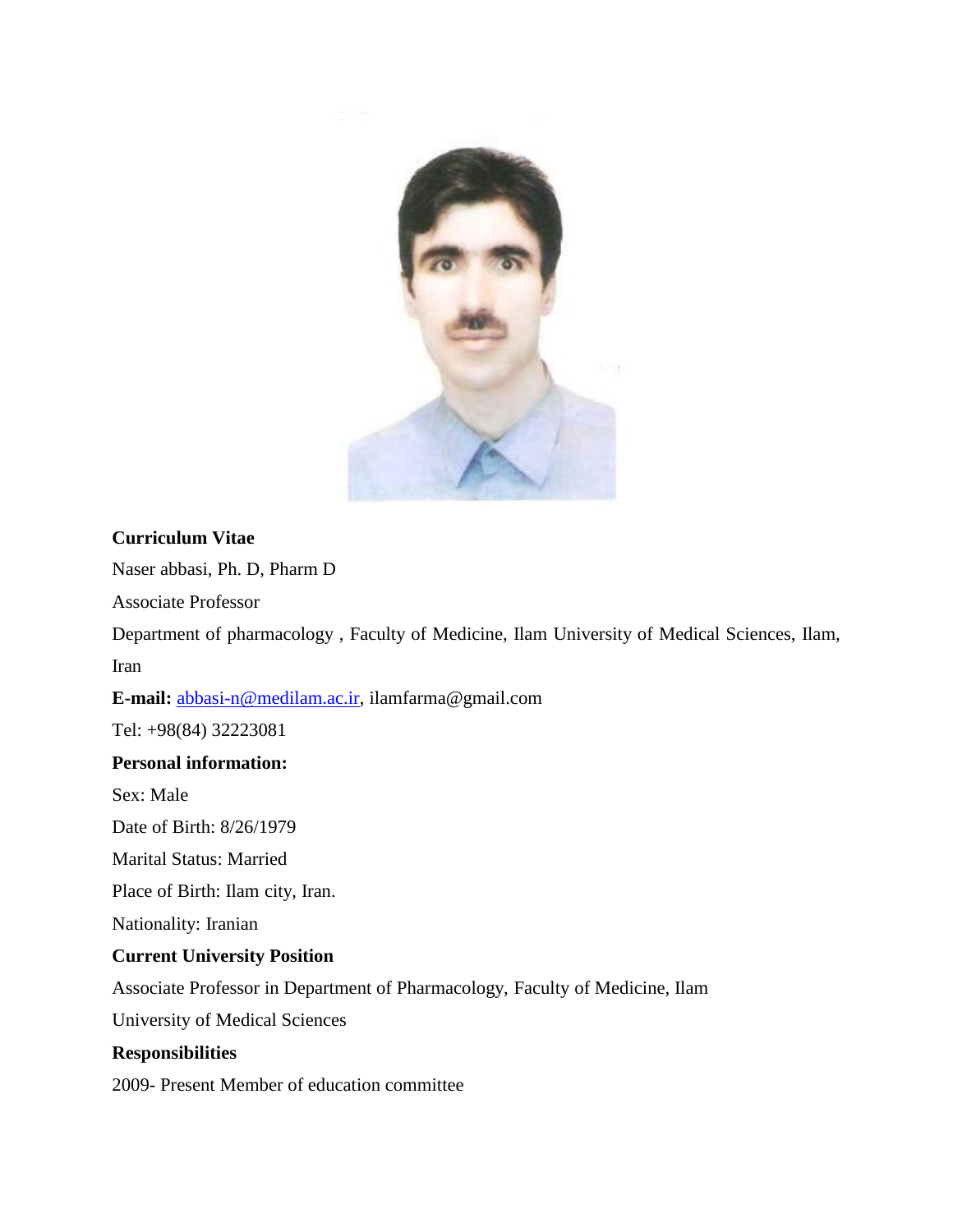Ilam University of Medical Sciences

2014- Present Member of Research committee

Ilam University of Medical Sciences

2014- Present Head of the Research Center for Biotechnology and medicinal

plants Ilam University of Medical Sciences

### **Honors and Awards:**

1) A Commendation letter from president of Faculty of medicine, Iran University of

Medical Sciences, Tehran as saliency student, 2012.

2- A commendation letter from the vice chancellor of Ministry of Sciences, Iran as First

place in the pharmacology training, 2013.

# **Research Interest:**

1) phytotherapies

2) phytochemistry

3)toxicology

4) molecular and cell culture

# **Membership of Association:**

Member of Iranian Society of physiology and pharmacology.

# **Teaching Experiences:**

-Teaching Basic and Clinical pharmacology to Students.

Ilam University of Medical Sciences, Ilam, Iran

-Teaching Clinical toxicology to Medical Students.

Ilam University of Medical Sciences

- Pharmacology for Nursing Students

- Pharmacology for Midwifery Students
- Pharmacology for Health Care Students
- Pharmacology for Para-Medical Students

# **Workshops Attended**

2009 Participating in workshop of molecular techniques including:

PCR, RT-PCR, Electrophoresis, western blotting and Gene

cloning.Tehran University of medical sciences, Tehran, Iran.

Participating in workshop of analysis techniques including: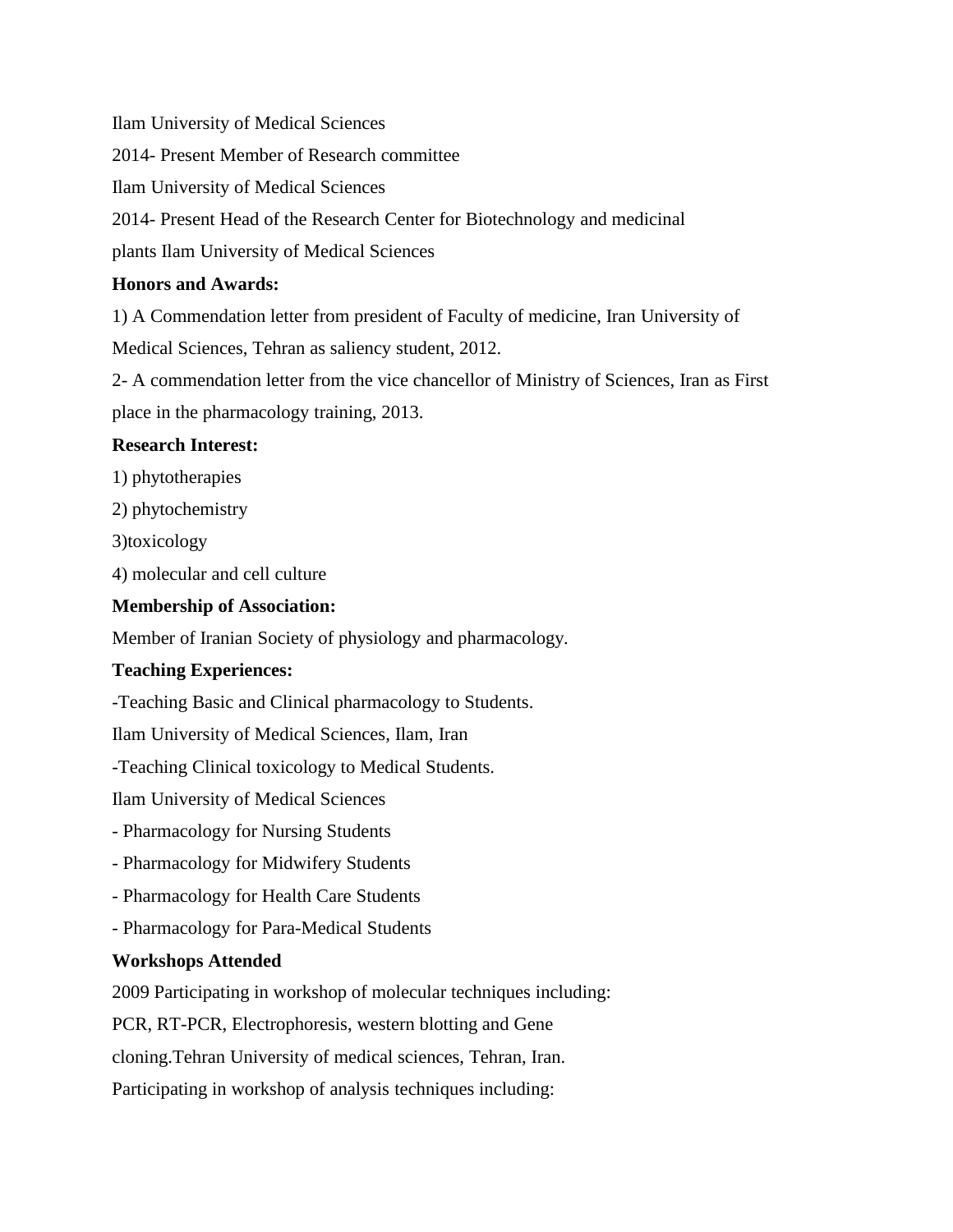HPLC, GC, Atomic absorption and NMR.Tehran University of medical sciences, Tehran, Iran. Attended the Workshop entitled "Research Methods". Organized by Iran University of medical sciences, Tehran, Iran. Attended the Workshop entitled "Teaching Methods". Organized by Tehran University of medical sciences, Tehran, Iran. **Educational Background** 2002 Pharm. D: pharmacy Isfahan University of Medical Sciences, Iran. Title of thesis: Hypolipidemic activity of Anethum graveolens in rat 2013 Ph.D: pharmacology Iran University of Medical Sciences Tehran, Iran. Title of thesis: The Effects of Low and High Concentrations of Luteolin on Cultured Human Endothelial Cells Under Normal and Glucotoxic Conditions: Involvement of Integrin-Linked Kinase and Cyclooxygenase-2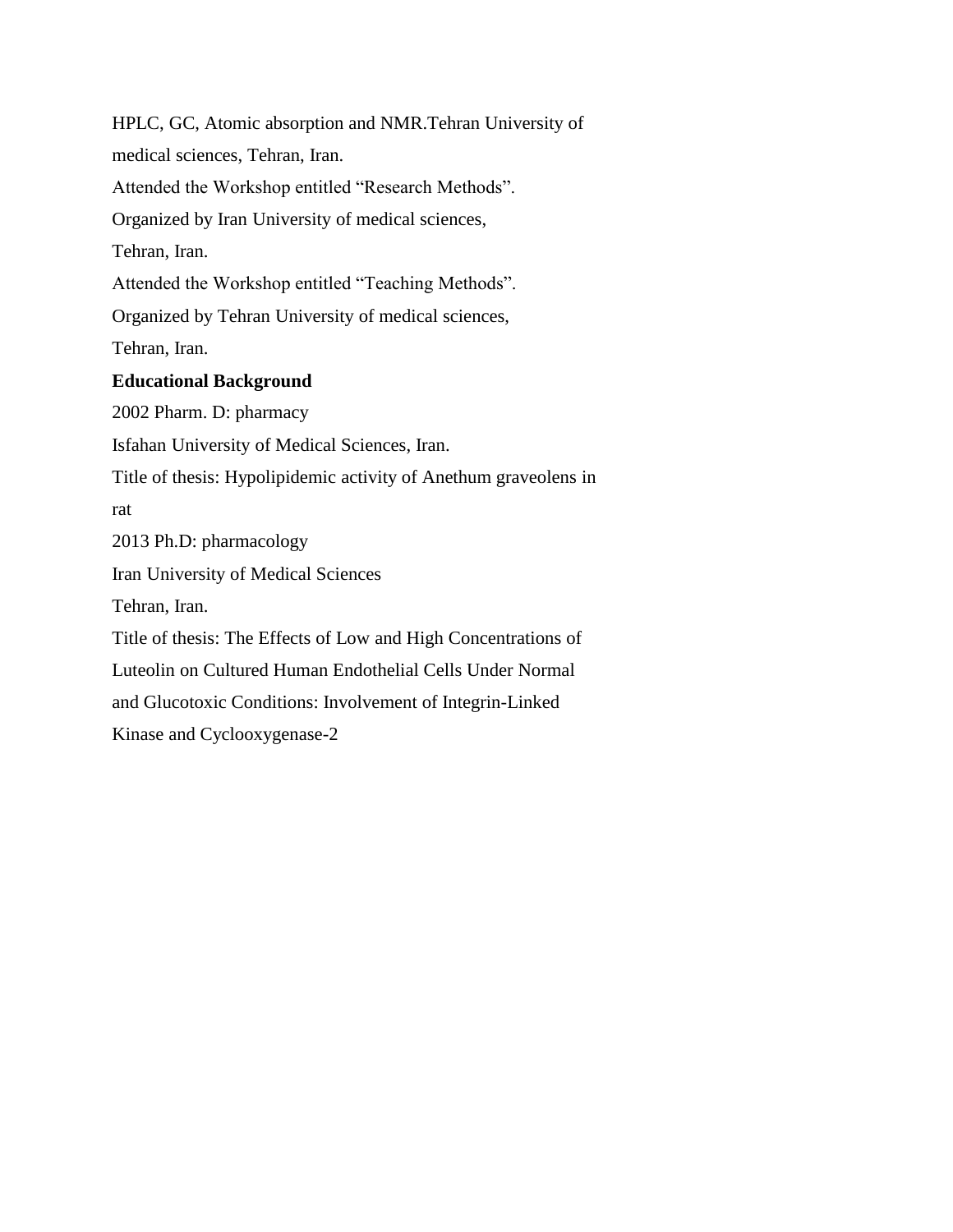#### **Full Articles:**

- 1. [Effects of dust phenomenon on heavy metals in raw milk in western Iran](https://www.researchgate.net/publication/342068020_Effects_of_dust_phenomenon_on_heavy_metals_in_raw_milk_in_western_Iran?_sg=MH7LAbRkGcfxoDemp2n7Cv4LNBg6Kl7QTssksOJYK6doQN4LzJIjB6XIJfdpSJvB8r-nbfHhfYaNEMGkjFRYbXwaDrUjAREk-WOn6laE.zGcK0Zlf2zrKd3iWmDsA7MYfGXfGKsUMVLuR3Qru4vFGhG5TO0qOl_0SfDWJOtEMsbsLBlXu96qDssTMANJSpA) Elahe Karimi, Monireh Yari, Hori Ghaneialvar, Hamid Reza Kazemi, Reza Asadzadeh, Ali Aidy, Naser Abbasi\*,2020
- 2. [Extraction and Phytoanalysis of Chemical Compounds of Eucalyptus globulus Leaf Native](https://www.researchgate.net/publication/342009216_Extraction_and_Phytoanalysis_of_Chemical_Compounds_of_Eucalyptus_globulus_Leaf_Native_to_Dehloran_Ilam_Province_Iran_by_HS-SPME_and_GC-MS?_sg=giIDVkOCC1mscnEO56h2U3sdfXnqDKnYY7fxuWL0xb7Vo5vjz0IjEMpW99tAR_WO4OWJNNL8i8cdtBAwlUztL9fzeUgq7NcLK-niO7-4.jyUCfOn_aGTqBBJCsp3pmV-HLWM0OTohX2HLSLIHLteE3Lr5fvsu2IlreMtHcFO0RCcuj4zRiU7lH3jkKVasvw)  [to Dehloran, Ilam Province, Iran by HS-SPME and GC-MS](https://www.researchgate.net/publication/342009216_Extraction_and_Phytoanalysis_of_Chemical_Compounds_of_Eucalyptus_globulus_Leaf_Native_to_Dehloran_Ilam_Province_Iran_by_HS-SPME_and_GC-MS?_sg=giIDVkOCC1mscnEO56h2U3sdfXnqDKnYY7fxuWL0xb7Vo5vjz0IjEMpW99tAR_WO4OWJNNL8i8cdtBAwlUztL9fzeUgq7NcLK-niO7-4.jyUCfOn_aGTqBBJCsp3pmV-HLWM0OTohX2HLSLIHLteE3Lr5fvsu2IlreMtHcFO0RCcuj4zRiU7lH3jkKVasvw) , [Zahra Khalighi,](https://www.researchgate.net/profile/Zahra_Khalighi) [Naser](https://www.researchgate.net/profile/Naser_Abbasi)  [Abbasi](https://www.researchgate.net/profile/Naser_Abbasi) 2020
- 3. [Journal of Medicinal Plants and By-products \(2020\) 1: 81-86 Original Article Extraction](https://www.researchgate.net/publication/341991266_Journal_of_Medicinal_Plants_and_By-products_2020_1_81-86_Original_Article_Extraction_and_Identification_of_phytochemicals_in_Iranian_oak_Quercus_brantii_var_Persica_Collected_in_Arghavan_Valley_Ilam_C?_sg=giIDVkOCC1mscnEO56h2U3sdfXnqDKnYY7fxuWL0xb7Vo5vjz0IjEMpW99tAR_WO4OWJNNL8i8cdtBAwlUztL9fzeUgq7NcLK-niO7-4.jyUCfOn_aGTqBBJCsp3pmV-HLWM0OTohX2HLSLIHLteE3Lr5fvsu2IlreMtHcFO0RCcuj4zRiU7lH3jkKVasvw)  [and Identification of phytochemicals in Iranian oak \(Quercus brantii var. Persica\) Collected](https://www.researchgate.net/publication/341991266_Journal_of_Medicinal_Plants_and_By-products_2020_1_81-86_Original_Article_Extraction_and_Identification_of_phytochemicals_in_Iranian_oak_Quercus_brantii_var_Persica_Collected_in_Arghavan_Valley_Ilam_C?_sg=giIDVkOCC1mscnEO56h2U3sdfXnqDKnYY7fxuWL0xb7Vo5vjz0IjEMpW99tAR_WO4OWJNNL8i8cdtBAwlUztL9fzeUgq7NcLK-niO7-4.jyUCfOn_aGTqBBJCsp3pmV-HLWM0OTohX2HLSLIHLteE3Lr5fvsu2IlreMtHcFO0RCcuj4zRiU7lH3jkKVasvw)  [in Arghavan Valley, Ilam County by HS-](https://www.researchgate.net/publication/341991266_Journal_of_Medicinal_Plants_and_By-products_2020_1_81-86_Original_Article_Extraction_and_Identification_of_phytochemicals_in_Iranian_oak_Quercus_brantii_var_Persica_Collected_in_Arghavan_Valley_Ilam_C?_sg=giIDVkOCC1mscnEO56h2U3sdfXnqDKnYY7fxuWL0xb7Vo5vjz0IjEMpW99tAR_WO4OWJNNL8i8cdtBAwlUztL9fzeUgq7NcLK-niO7-4.jyUCfOn_aGTqBBJCsp3pmV-HLWM0OTohX2HLSLIHLteE3Lr5fvsu2IlreMtHcFO0RCcuj4zRiU7lH3jkKVasvw) SPME and GC-MS Mohammad Karimian1, Reza Najafi2, Kamkar Jaimand3, Firoozeh Hatami3, Naser Abbasi4\* and Asadollah Jalali Ghalousangh5,2020
- 4. [Natural remedies effective on stomachache in traditional medicine](https://www.researchgate.net/publication/342732791_Natural_remedies_effective_on_stomachache_in_traditional_medicine?_sg=XV9qN8qSVGLnj_Aloqml1iYWgRvHLDsSl4YiUQBXgt3KOZ8yPLsTQXWlICoadE84p9XFyVoOvU-8iUnvunhPOMu2we3OYp81b6u4d0qk.p80__zn4q4yE-5lw_nZYeXnS7XZbvJWTJ9Szu1ERCkZ9yBVh1tTKnQnOw829hAgmb_0oLuHcQtHcJyLAIXxh0w) , [Naser Abbasi,](https://www.researchgate.net/profile/Naser_Abbasi) [Hori](https://www.researchgate.net/profile/Hori_Ghaneialvar)  [Ghaneialvar,](https://www.researchgate.net/profile/Hori_Ghaneialvar) [Somayeh Shahsavari,](https://www.researchgate.net/scientific-contributions/2129355210_Somayeh_Shahsavari)2020
- 5. [Study of extraction and chemical compounds of Scrophularia striata Boiss. and](https://www.researchgate.net/publication/342722570_Study_of_extraction_and_chemical_compounds_of_Scrophularia_striata_Boiss_and_Scrophularia_deserti_Delile_using_HS-SPME_and_GC-MS?_sg=XV9qN8qSVGLnj_Aloqml1iYWgRvHLDsSl4YiUQBXgt3KOZ8yPLsTQXWlICoadE84p9XFyVoOvU-8iUnvunhPOMu2we3OYp81b6u4d0qk.p80__zn4q4yE-5lw_nZYeXnS7XZbvJWTJ9Szu1ERCkZ9yBVh1tTKnQnOw829hAgmb_0oLuHcQtHcJyLAIXxh0w)  [Scrophularia deserti Delile using HS-SPME and GC-MS](https://www.researchgate.net/publication/342722570_Study_of_extraction_and_chemical_compounds_of_Scrophularia_striata_Boiss_and_Scrophularia_deserti_Delile_using_HS-SPME_and_GC-MS?_sg=XV9qN8qSVGLnj_Aloqml1iYWgRvHLDsSl4YiUQBXgt3KOZ8yPLsTQXWlICoadE84p9XFyVoOvU-8iUnvunhPOMu2we3OYp81b6u4d0qk.p80__zn4q4yE-5lw_nZYeXnS7XZbvJWTJ9Szu1ERCkZ9yBVh1tTKnQnOw829hAgmb_0oLuHcQtHcJyLAIXxh0w)  $\Box$  [Bahmani Mahmoud,](https://www.researchgate.net/scientific-contributions/2177401827_Bahmani_Mahmoud) Marzieh [Hadavi,](https://www.researchgate.net/scientific-contributions/2177453513_Marzieh_Hadavi) [Naser Abbasi,](https://www.researchgate.net/profile/Naser_Abbasi)2020
- 6. [A novel technique for simultaneous determination of drugs using magnetic nanoparticles](https://www.researchgate.net/publication/342040899_A_novel_technique_for_simultaneous_determination_of_drugs_using_magnetic_nanoparticles_based_dispersive_micro-solid-phase_extraction_in_biological_fluids_and_wastewaters?_sg=dZnHahGDinBSwvnvNIma_1ae1XFP5VBXaYDrs-ML46h4WRq8pFELh4RmnovrAFNr-RVBuZAN9NuaIHJ9Eo8KpTCN98U2EScuwkVJ6Jxj.lquq7XQB-e8kCipiEOSn01mUIeByPbTmZ0b5Ahe34Xc6GmTb9GYqlqIN-WJlkcDWpREOFJCc1uWFj-EdFr55nA)  [based dispersive micro-solid-phase extraction in biological fluids and wastewaters](https://www.researchgate.net/publication/342040899_A_novel_technique_for_simultaneous_determination_of_drugs_using_magnetic_nanoparticles_based_dispersive_micro-solid-phase_extraction_in_biological_fluids_and_wastewaters?_sg=dZnHahGDinBSwvnvNIma_1ae1XFP5VBXaYDrs-ML46h4WRq8pFELh4RmnovrAFNr-RVBuZAN9NuaIHJ9Eo8KpTCN98U2EScuwkVJ6Jxj.lquq7XQB-e8kCipiEOSn01mUIeByPbTmZ0b5Ahe34Xc6GmTb9GYqlqIN-WJlkcDWpREOFJCc1uWFj-EdFr55nA)  $\Box$  Sabah [Shiri,](https://www.researchgate.net/profile/Sabah_Shiri) [Kamal Alizadeh,](https://www.researchgate.net/profile/Kamal_Alizadeh) [Naser Abbasi,](https://www.researchgate.net/profile/Naser_Abbasi)2020
- 7. Phytochemical screening of two Ilam native plants Ziziphus nummularia (Burm.f.) Wight  $\&$ [Arn. and Ziziphus spina-christi \(Mill.\) Georgi using HS-SPME and GC-MS spectroscopy](https://www.researchgate.net/publication/341208811_Phytochemical_screening_of_two_Ilam_native_plants_Ziziphus_nummularia_Burmf_Wight_Arn_and_Ziziphus_spina-christi_Mill_Georgi_using_HS-SPME_and_GC-MS_spectroscopy?_sg=dZnHahGDinBSwvnvNIma_1ae1XFP5VBXaYDrs-ML46h4WRq8pFELh4RmnovrAFNr-RVBuZAN9NuaIHJ9Eo8KpTCN98U2EScuwkVJ6Jxj.lquq7XQB-e8kCipiEOSn01mUIeByPbTmZ0b5Ahe34Xc6GmTb9GYqlqIN-WJlkcDWpREOFJCc1uWFj-EdFr55nA) Mahmoud Bahmani1, Anahita Jalilian2, Iraj Salimikia3, Somayeh Shahsavari1 & Naser Abbasi1\*,2020
- 8. [Salting out and vortex-assisted dispersive liquid-liquid microextraction based on](https://www.researchgate.net/publication/340455684_Salting_out_and_vortex-assisted_dispersive_liquid-liquid_microextraction_based_on_solidification_of_floating_organic_drop_microextraction_as_a_new_approach_for_simultaneous_determination_of_phenol_and?_sg=nEBapRfGkeetnk6R1e7xDxRDz_CBHePcluLPGSJiOUJiEvufQt4LWVXFg_vSm6JhilBNdSBN5Ls9VrdFr-0lKY2RnWBoXgHeJu6DQiOU.AyzhjLpeKdW1BltvVT0ySGjwluhlAujE0cnJd2MFwjt0DwGj3CwnjX8bdonncKKzHitHHOcA7VC9hasHjBAfDA)  [solidification of floating organic drop microextraction as a new approach for simultaneous](https://www.researchgate.net/publication/340455684_Salting_out_and_vortex-assisted_dispersive_liquid-liquid_microextraction_based_on_solidification_of_floating_organic_drop_microextraction_as_a_new_approach_for_simultaneous_determination_of_phenol_and?_sg=nEBapRfGkeetnk6R1e7xDxRDz_CBHePcluLPGSJiOUJiEvufQt4LWVXFg_vSm6JhilBNdSBN5Ls9VrdFr-0lKY2RnWBoXgHeJu6DQiOU.AyzhjLpeKdW1BltvVT0ySGjwluhlAujE0cnJd2MFwjt0DwGj3CwnjX8bdonncKKzHitHHOcA7VC9hasHjBAfDA)  [determination of phenol and chlorophenols in water samples](https://www.researchgate.net/publication/340455684_Salting_out_and_vortex-assisted_dispersive_liquid-liquid_microextraction_based_on_solidification_of_floating_organic_drop_microextraction_as_a_new_approach_for_simultaneous_determination_of_phenol_and?_sg=nEBapRfGkeetnk6R1e7xDxRDz_CBHePcluLPGSJiOUJiEvufQt4LWVXFg_vSm6JhilBNdSBN5Ls9VrdFr-0lKY2RnWBoXgHeJu6DQiOU.AyzhjLpeKdW1BltvVT0ySGjwluhlAujE0cnJd2MFwjt0DwGj3CwnjX8bdonncKKzHitHHOcA7VC9hasHjBAfDA)  $\Box$  [Kamal Alizadeh,](https://www.researchgate.net/profile/Kamal_Alizadeh) Naser [Abbasi,](https://www.researchgate.net/profile/Naser_Abbasi) [Sabah Shiri,](https://www.researchgate.net/profile/Sabah_Shiri)2020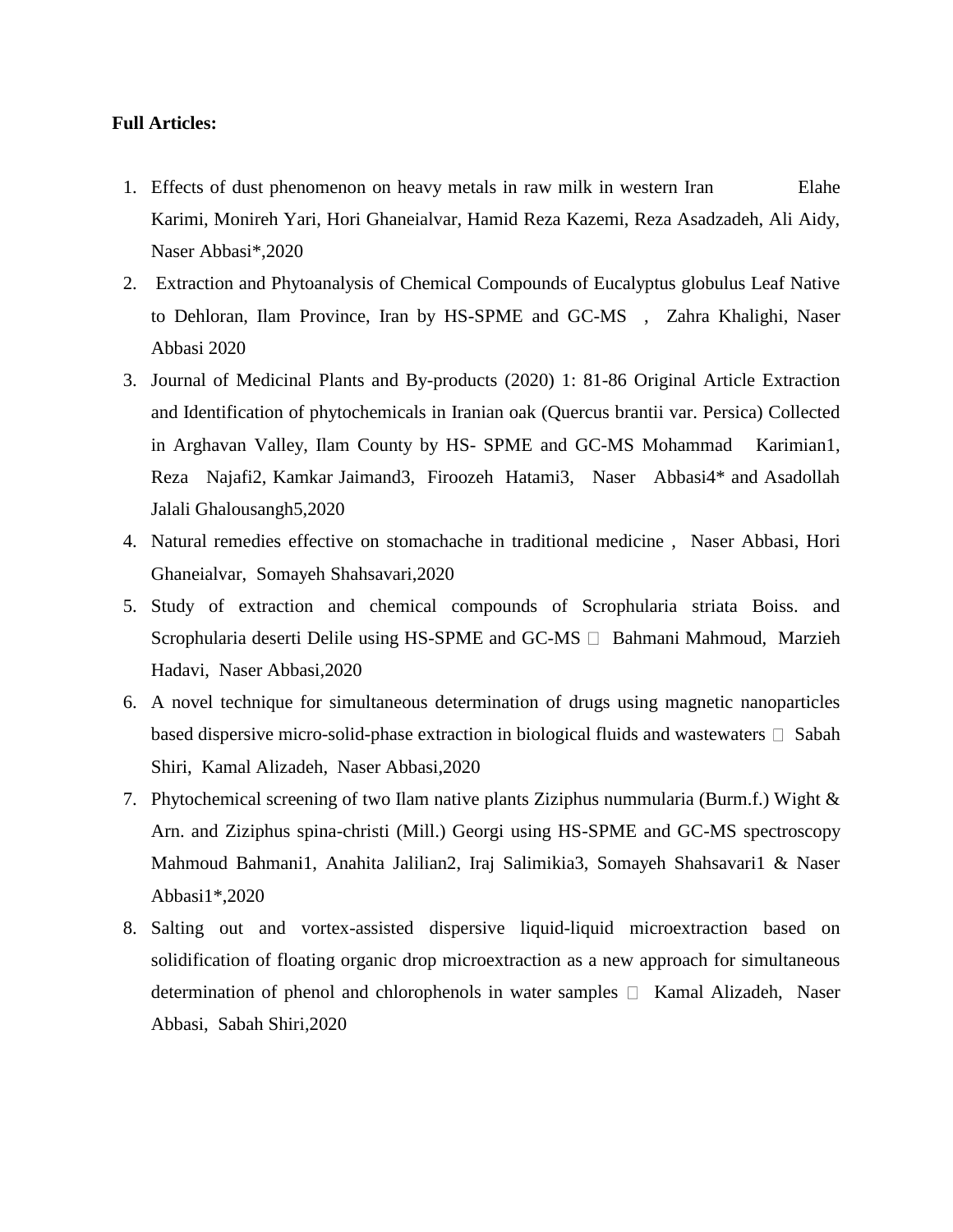- 9. [Protective effect of Nectaroscordum tripedale extract and its bioactive component](https://www.researchgate.net/publication/340036763_Protective_effect_of_Nectaroscordum_tripedale_extract_and_its_bioactive_component_tetramethylpyrazine_against_acetaminophen-induced_hepatotoxicity_in_rats?_sg=nEBapRfGkeetnk6R1e7xDxRDz_CBHePcluLPGSJiOUJiEvufQt4LWVXFg_vSm6JhilBNdSBN5Ls9VrdFr-0lKY2RnWBoXgHeJu6DQiOU.AyzhjLpeKdW1BltvVT0ySGjwluhlAujE0cnJd2MFwjt0DwGj3CwnjX8bdonncKKzHitHHOcA7VC9hasHjBAfDA)  [tetramethylpyrazine against acetaminophen-induced hepatotoxicity in rats](https://www.researchgate.net/publication/340036763_Protective_effect_of_Nectaroscordum_tripedale_extract_and_its_bioactive_component_tetramethylpyrazine_against_acetaminophen-induced_hepatotoxicity_in_rats?_sg=nEBapRfGkeetnk6R1e7xDxRDz_CBHePcluLPGSJiOUJiEvufQt4LWVXFg_vSm6JhilBNdSBN5Ls9VrdFr-0lKY2RnWBoXgHeJu6DQiOU.AyzhjLpeKdW1BltvVT0ySGjwluhlAujE0cnJd2MFwjt0DwGj3CwnjX8bdonncKKzHitHHOcA7VC9hasHjBAfDA) Ali Aidy, Elahe Karimi, HoriGhaneialvar, Shahram Mohammadpour& Naser Abbasi,2020
- 10. [Investigation of the effect of hydroalcoholic mumie extract on expression of](https://www.researchgate.net/publication/339826540_Investigation_of_the_effect_of_hydroalcoholic_mumie_extract_on_expression_of_osteoprotegerin_OPG_and_receptor_activator_of_nuclear_factor_kappa-B_ligand_RANKL?_sg=5nFSwt5Lue-_b-gZmmMx-jGIn7jIWAwr6j_9hpGJr9QsKzQsaFLaUBfMHC1Ud5dcjAIzlPUpZapGkLt-MY2Q3ZtcpY0KOeCIq75OnTVQ.0qmw3LenMoNl2ghuNSCilNY0ZbtGDUeWX2XEZFOhbpoECxv13JgvMOq-YhHHdRe5anHzinW6Md-WnjibVEV-Zw)  [osteoprotegerin \(OPG\) and receptor activator of nuclear factor kappa-B ligand \(RANKL\),](https://www.researchgate.net/publication/339826540_Investigation_of_the_effect_of_hydroalcoholic_mumie_extract_on_expression_of_osteoprotegerin_OPG_and_receptor_activator_of_nuclear_factor_kappa-B_ligand_RANKL?_sg=5nFSwt5Lue-_b-gZmmMx-jGIn7jIWAwr6j_9hpGJr9QsKzQsaFLaUBfMHC1Ud5dcjAIzlPUpZapGkLt-MY2Q3ZtcpY0KOeCIq75OnTVQ.0qmw3LenMoNl2ghuNSCilNY0ZbtGDUeWX2XEZFOhbpoECxv13JgvMOq-YhHHdRe5anHzinW6Md-WnjibVEV-Zw) Yosra Azizpour1, Monireh Azizi2, Khairollah Asadollahi3, Naser Abbasi4, Ali Aidy5, Elahe Karimi 6,2020
- 11. [Investigating the protective effect of Thymbra spicata extract on hepatotoxicity induced by](https://www.researchgate.net/publication/339126339_Investigating_the_protective_effect_of_Thymbra_spicata_extract_on_hepatotoxicity_induced_by_acetaminophen_in_male_rats?_sg=CIgzvXB-Hx1JWsbkDzDIPM5IEbor4oYjceZvvaMMMbJ5xCmda5OFl-BEGaeQMLZKy0wZOH2Oey6JmUfzSyx9SQzrZwcm99Fr4rt_pZUS.IrGEQwwVi3D6HSzrndQc4RSK8wEsb5-wLqiwb5E-ncFDnnSTO2B6xQ0R7SFhmHfRAn23md_gUmMuDRPDIZCVnA)  [acetaminophen in male rats](https://www.researchgate.net/publication/339126339_Investigating_the_protective_effect_of_Thymbra_spicata_extract_on_hepatotoxicity_induced_by_acetaminophen_in_male_rats?_sg=CIgzvXB-Hx1JWsbkDzDIPM5IEbor4oYjceZvvaMMMbJ5xCmda5OFl-BEGaeQMLZKy0wZOH2Oey6JmUfzSyx9SQzrZwcm99Fr4rt_pZUS.IrGEQwwVi3D6HSzrndQc4RSK8wEsb5-wLqiwb5E-ncFDnnSTO2B6xQ0R7SFhmHfRAn23md_gUmMuDRPDIZCVnA)  $\Box$  [Behzad Aslmarz](https://www.researchgate.net/scientific-contributions/2170316144_Behzad_Aslmarz) [Iraj Javadi](https://www.researchgate.net/scientific-contributions/2170304463_Iraj_Javadi) [Naser Abbasi](https://www.researchgate.net/profile/Naser_Abbasi) Negar Hosseini [Beheshti,](https://www.researchgate.net/scientific-contributions/2170305748_Negar_Hosseini_Beheshti)2020
- 12. [Application of titanium nanoparticles containing natural compounds in cutaneous wound](https://www.researchgate.net/publication/338901454_Application_of_titanium_nanoparticles_containing_natural_compounds_in_cutaneous_wound_healing?_sg=VtwVrx8cnWThfDKUowLQZ37gfiZFb_TsTa5Xhb7aP5-72lK8-Gcf8XCqb0wSwERbVuhBK5RCufupBfVqfwjsoA5EBdpClJ9jGVEbpHXn.O0AfSEaBdXN5NI7pU-tmTpnrgcNI6EOSuWOJe9yLvRUvd4_o_FkNJpgaKyBixUX0G8dDPMdR2TndOTjJ1YRbmg)  [healing](https://www.researchgate.net/publication/338901454_Application_of_titanium_nanoparticles_containing_natural_compounds_in_cutaneous_wound_healing?_sg=VtwVrx8cnWThfDKUowLQZ37gfiZFb_TsTa5Xhb7aP5-72lK8-Gcf8XCqb0wSwERbVuhBK5RCufupBfVqfwjsoA5EBdpClJ9jGVEbpHXn.O0AfSEaBdXN5NI7pU-tmTpnrgcNI6EOSuWOJe9yLvRUvd4_o_FkNJpgaKyBixUX0G8dDPMdR2TndOTjJ1YRbmg) , Ahmad Ahmeda1| Naser Abbasi2| Hori Ghaneialvar2,3|Mohammad Mahdi Zangeneh2,4| Akram Zangeneh2,4,2020
- 13. [Novel and green synthesis of a nanopolymer and its use as a drug delivery system of](https://www.researchgate.net/publication/337587978_Novel_and_green_synthesis_of_a_nanopolymer_and_its_use_as_a_drug_delivery_system_of_silibinin_and_silymarin_extracts_in_the_olfactory_ensheathing_cells_of_rats_in_normal_and_high-glucose_conditions?_sg=ET665diW15xLDZitJ0KJmYLyZIbPbUCkr2KBwgE0lGKu4xceU618rZUspq3e15RMWzm-LcsTXIwIKE9lxTaSF3PoSbRi0lYHCfj12eUS.8fIcLGxg-nfzzvHeQ2AZm9B9cftHwSwUkZK7eoplCA0KJjrZnnyYoJonpFYx03fSQ39YJh8MK_w4ql_7XwKAlQ)  [silibinin and silymarin extracts in the olfactory ensheathing cells of rats in normal and high](https://www.researchgate.net/publication/337587978_Novel_and_green_synthesis_of_a_nanopolymer_and_its_use_as_a_drug_delivery_system_of_silibinin_and_silymarin_extracts_in_the_olfactory_ensheathing_cells_of_rats_in_normal_and_high-glucose_conditions?_sg=ET665diW15xLDZitJ0KJmYLyZIbPbUCkr2KBwgE0lGKu4xceU618rZUspq3e15RMWzm-LcsTXIwIKE9lxTaSF3PoSbRi0lYHCfj12eUS.8fIcLGxg-nfzzvHeQ2AZm9B9cftHwSwUkZK7eoplCA0KJjrZnnyYoJonpFYx03fSQ39YJh8MK_w4ql_7XwKAlQ)[glucose conditions,](https://www.researchgate.net/publication/337587978_Novel_and_green_synthesis_of_a_nanopolymer_and_its_use_as_a_drug_delivery_system_of_silibinin_and_silymarin_extracts_in_the_olfactory_ensheathing_cells_of_rats_in_normal_and_high-glucose_conditions?_sg=ET665diW15xLDZitJ0KJmYLyZIbPbUCkr2KBwgE0lGKu4xceU618rZUspq3e15RMWzm-LcsTXIwIKE9lxTaSF3PoSbRi0lYHCfj12eUS.8fIcLGxg-nfzzvHeQ2AZm9B9cftHwSwUkZK7eoplCA0KJjrZnnyYoJonpFYx03fSQ39YJh8MK_w4ql_7XwKAlQ) [Sabah Shiri](https://www.researchgate.net/profile/Sabah_Shiri) [Naser Abbasi](https://www.researchgate.net/profile/Naser_Abbasi) [Kamal Alizadeh](https://www.researchgate.net/profile/Kamal_Alizadeh) [Elahe Karimi,](https://www.researchgate.net/profile/Elahe_Karimi2)2019
- 14. [Headache and herbal medicine: An ethnobotanical study of Shahrekord, Southwest of Iran,](https://www.researchgate.net/publication/342111538_Headache_and_herbal_medicine_An_ethnobotanical_study_of_Shahrekord_Southwest_of_Iran?_sg=ET665diW15xLDZitJ0KJmYLyZIbPbUCkr2KBwgE0lGKu4xceU618rZUspq3e15RMWzm-LcsTXIwIKE9lxTaSF3PoSbRi0lYHCfj12eUS.8fIcLGxg-nfzzvHeQ2AZm9B9cftHwSwUkZK7eoplCA0KJjrZnnyYoJonpFYx03fSQ39YJh8MK_w4ql_7XwKAlQ) Saber Abbaszadeh1, Nima Karami2, Fariba Bahmani3, Naser Abbasi3\*, Eisa Atefi3,2019
- 15. [Novel and green ultrasonic-assisted liquid–liquid microextraction method based on a](https://www.researchgate.net/publication/336698282_Novel_and_green_ultrasonic-assisted_liquid-liquid_microextraction_method_based_on_a_nanopolymer_for_extraction_of_ferulic_acid_gallic_acid_cinnamic_acid_and_rutin_from_vegetable_oils?_sg=WjhSgCXne43y208_iP1IoArKGp9eYg69vHQRHK4n9nWUsST63UTMaaTbcTEHyknq_uGLF2orZiFh99hXqBEfkhwuFm6mu3hmR9EHc6EJ.0bm7wQoaWIp5_UUYpuHXvYH6J2tg0ZaoZaTur7-ln-vYPPtww1gK5XDLplP2oD_eNPp6n5YBwIpKUUUU2Ef4xA)  [nanopolymer for extraction of ferulic acid, gallic acid, cinnamic acid and rutin from](https://www.researchgate.net/publication/336698282_Novel_and_green_ultrasonic-assisted_liquid-liquid_microextraction_method_based_on_a_nanopolymer_for_extraction_of_ferulic_acid_gallic_acid_cinnamic_acid_and_rutin_from_vegetable_oils?_sg=WjhSgCXne43y208_iP1IoArKGp9eYg69vHQRHK4n9nWUsST63UTMaaTbcTEHyknq_uGLF2orZiFh99hXqBEfkhwuFm6mu3hmR9EHc6EJ.0bm7wQoaWIp5_UUYpuHXvYH6J2tg0ZaoZaTur7-ln-vYPPtww1gK5XDLplP2oD_eNPp6n5YBwIpKUUUU2Ef4xA)  [vegetable oils,](https://www.researchgate.net/publication/336698282_Novel_and_green_ultrasonic-assisted_liquid-liquid_microextraction_method_based_on_a_nanopolymer_for_extraction_of_ferulic_acid_gallic_acid_cinnamic_acid_and_rutin_from_vegetable_oils?_sg=WjhSgCXne43y208_iP1IoArKGp9eYg69vHQRHK4n9nWUsST63UTMaaTbcTEHyknq_uGLF2orZiFh99hXqBEfkhwuFm6mu3hmR9EHc6EJ.0bm7wQoaWIp5_UUYpuHXvYH6J2tg0ZaoZaTur7-ln-vYPPtww1gK5XDLplP2oD_eNPp6n5YBwIpKUUUU2Ef4xA) [Sabah Shiri,](https://www.researchgate.net/profile/Sabah_Shiri) [Naser Abbasi,](https://www.researchgate.net/profile/Naser_Abbasi) 2019
- 16. [Investigating the effect of Crocus sativus L. petal hydroalcoholic extract on inflammatory](https://www.researchgate.net/publication/336319177_Investigating_the_effect_of_Crocus_sativus_L_petal_hydroalcoholic_extract_on_inflammatory_and_enzymatic_indices_resulting_from_alcohol_use_in_kidney_and_liver_of_male_rats?_sg=WjhSgCXne43y208_iP1IoArKGp9eYg69vHQRHK4n9nWUsST63UTMaaTbcTEHyknq_uGLF2orZiFh99hXqBEfkhwuFm6mu3hmR9EHc6EJ.0bm7wQoaWIp5_UUYpuHXvYH6J2tg0ZaoZaTur7-ln-vYPPtww1gK5XDLplP2oD_eNPp6n5YBwIpKUUUU2Ef4xA)  [and enzymatic indices resulting from alcohol use in kidney and liver of male rats,](https://www.researchgate.net/publication/336319177_Investigating_the_effect_of_Crocus_sativus_L_petal_hydroalcoholic_extract_on_inflammatory_and_enzymatic_indices_resulting_from_alcohol_use_in_kidney_and_liver_of_male_rats?_sg=WjhSgCXne43y208_iP1IoArKGp9eYg69vHQRHK4n9nWUsST63UTMaaTbcTEHyknq_uGLF2orZiFh99hXqBEfkhwuFm6mu3hmR9EHc6EJ.0bm7wQoaWIp5_UUYpuHXvYH6J2tg0ZaoZaTur7-ln-vYPPtww1gK5XDLplP2oD_eNPp6n5YBwIpKUUUU2Ef4xA) Monireh Azizi1Naser Abbasi2,3Mojtaba Mohamadpour4Salar Bakhtiyari5Sirous Asadi4Ehsan Shirzadpour5Ali Aidy2Mahmoud Mohamadpour5Mansour Amraei, 2019
- 17. [Epidemiology of Brucellosis in Dehloran, Ilam Province, between 2015 and 2019, A cross](https://www.researchgate.net/publication/336278884_Epidemiology_of_Brucellosis_in_Dehloran_Ilam_Province_between_2015_and_2019_A_cross_Sectional_Epidemiologic_Study?_sg=bTJUcoFvT0XCtIutNelrsVFlHkEJejEjnDFRoITq6hQZtROZjak9IzHGPOVFZUcrwW0zyEnK39fgJ43Daez58Vum63tewjEC23XaEPHo.gv2diKTafPNXhVo1me74oiOFutupe7D_6Zmqe2dSBD5T5PuZhWpa9OrDPjxiOtGQjzoPXj57D16A69-8FSrwqQ)  [Sectional, Epidemiologic Study,](https://www.researchgate.net/publication/336278884_Epidemiology_of_Brucellosis_in_Dehloran_Ilam_Province_between_2015_and_2019_A_cross_Sectional_Epidemiologic_Study?_sg=bTJUcoFvT0XCtIutNelrsVFlHkEJejEjnDFRoITq6hQZtROZjak9IzHGPOVFZUcrwW0zyEnK39fgJ43Daez58Vum63tewjEC23XaEPHo.gv2diKTafPNXhVo1me74oiOFutupe7D_6Zmqe2dSBD5T5PuZhWpa9OrDPjxiOtGQjzoPXj57D16A69-8FSrwqQ) [Naser Abbasi,](https://www.researchgate.net/profile/Naser_Abbasi) 2019
- 18. [An Ethnobotanical Study of Hepatoprotective Herbs from Shahrekord, Chaharmahal and](https://www.researchgate.net/publication/336278807_An_Ethnobotanical_Study_of_Hepatoprotective_Herbs_from_Shahrekord_Chaharmahal_and_Bakhtiari_Province_Southwest_of_Iran?_sg=bTJUcoFvT0XCtIutNelrsVFlHkEJejEjnDFRoITq6hQZtROZjak9IzHGPOVFZUcrwW0zyEnK39fgJ43Daez58Vum63tewjEC23XaEPHo.gv2diKTafPNXhVo1me74oiOFutupe7D_6Zmqe2dSBD5T5PuZhWpa9OrDPjxiOtGQjzoPXj57D16A69-8FSrwqQ)  [Bakhtiari Province, Southwest of Iran,](https://www.researchgate.net/publication/336278807_An_Ethnobotanical_Study_of_Hepatoprotective_Herbs_from_Shahrekord_Chaharmahal_and_Bakhtiari_Province_Southwest_of_Iran?_sg=bTJUcoFvT0XCtIutNelrsVFlHkEJejEjnDFRoITq6hQZtROZjak9IzHGPOVFZUcrwW0zyEnK39fgJ43Daez58Vum63tewjEC23XaEPHo.gv2diKTafPNXhVo1me74oiOFutupe7D_6Zmqe2dSBD5T5PuZhWpa9OrDPjxiOtGQjzoPXj57D16A69-8FSrwqQ) [Naser Abbasi,](https://www.researchgate.net/profile/Naser_Abbasi) 2019
- 19. [Medicinal Plants for Treatment Kidney Stones, An ethnobotany Study in Shahrekord,](https://www.researchgate.net/publication/336278639_Medicinal_Plants_for_Treatment_Kidney_Stones_An_ethnobotany_Study_in_Shahrekord?_sg=bTJUcoFvT0XCtIutNelrsVFlHkEJejEjnDFRoITq6hQZtROZjak9IzHGPOVFZUcrwW0zyEnK39fgJ43Daez58Vum63tewjEC23XaEPHo.gv2diKTafPNXhVo1me74oiOFutupe7D_6Zmqe2dSBD5T5PuZhWpa9OrDPjxiOtGQjzoPXj57D16A69-8FSrwqQ) [Naser](https://www.researchgate.net/profile/Naser_Abbasi)  [Abbasi,](https://www.researchgate.net/profile/Naser_Abbasi) 2019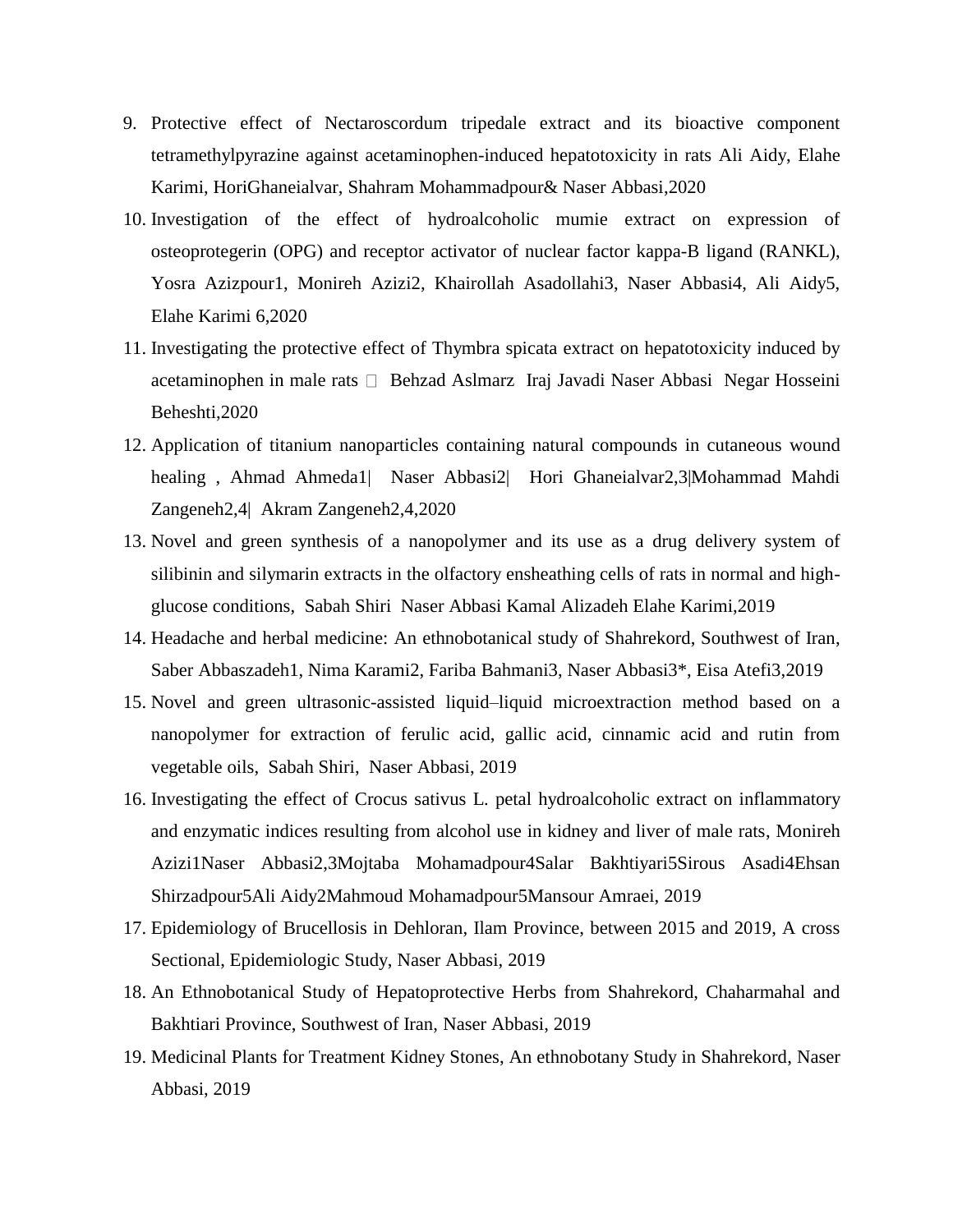- 20. [The role of Smyrnium cordifolium Boiss extract and curzerene on withdrawal syndrome in](https://www.researchgate.net/publication/336558626_The_role_of_Smyrnium_cordifolium_Boiss_extract_and_curzerene_on_withdrawal_syndrome_in_mice?_sg=bTJUcoFvT0XCtIutNelrsVFlHkEJejEjnDFRoITq6hQZtROZjak9IzHGPOVFZUcrwW0zyEnK39fgJ43Daez58Vum63tewjEC23XaEPHo.gv2diKTafPNXhVo1me74oiOFutupe7D_6Zmqe2dSBD5T5PuZhWpa9OrDPjxiOtGQjzoPXj57D16A69-8FSrwqQ)  [mice,](https://www.researchgate.net/publication/336558626_The_role_of_Smyrnium_cordifolium_Boiss_extract_and_curzerene_on_withdrawal_syndrome_in_mice?_sg=bTJUcoFvT0XCtIutNelrsVFlHkEJejEjnDFRoITq6hQZtROZjak9IzHGPOVFZUcrwW0zyEnK39fgJ43Daez58Vum63tewjEC23XaEPHo.gv2diKTafPNXhVo1me74oiOFutupe7D_6Zmqe2dSBD5T5PuZhWpa9OrDPjxiOtGQjzoPXj57D16A69-8FSrwqQ) [Nazari Pari,](https://www.researchgate.net/scientific-contributions/2165170791_Nazari_Pari) [Yaghmaei Parichehreh](https://www.researchgate.net/scientific-contributions/2165161346_Yaghmaei_Parichehreh) , [Rangin Alireza,](https://www.researchgate.net/scientific-contributions/2165146181_Rangin_Alireza)[Naser Abbasi](https://www.researchgate.net/profile/Naser_Abbasi)
- 21. [ANTI-DIABETIC EFFECT OF A NOVEL NANO POLYMER OF THYMOL IN](https://www.researchgate.net/publication/335756115_ANTI-DIABETIC_EFFECT_OF_A_NOVEL_NANO_POLYMER_OF_THYMOL_IN_STREPTOZOTOCIN-_INDUCED_DIABETIC_WISTAR_RATS?_sg=bTJUcoFvT0XCtIutNelrsVFlHkEJejEjnDFRoITq6hQZtROZjak9IzHGPOVFZUcrwW0zyEnK39fgJ43Daez58Vum63tewjEC23XaEPHo.gv2diKTafPNXhVo1me74oiOFutupe7D_6Zmqe2dSBD5T5PuZhWpa9OrDPjxiOtGQjzoPXj57D16A69-8FSrwqQ)  STREPTOZOTOCIN- [INDUCED DIABETIC WISTAR RATS,](https://www.researchgate.net/publication/335756115_ANTI-DIABETIC_EFFECT_OF_A_NOVEL_NANO_POLYMER_OF_THYMOL_IN_STREPTOZOTOCIN-_INDUCED_DIABETIC_WISTAR_RATS?_sg=bTJUcoFvT0XCtIutNelrsVFlHkEJejEjnDFRoITq6hQZtROZjak9IzHGPOVFZUcrwW0zyEnK39fgJ43Daez58Vum63tewjEC23XaEPHo.gv2diKTafPNXhVo1me74oiOFutupe7D_6Zmqe2dSBD5T5PuZhWpa9OrDPjxiOtGQjzoPXj57D16A69-8FSrwqQ) ELAHE KARIMI1,2, SHAHRYAR ABBASI1, 3\*, ALI AIDY2, HORI GHANEIALVAR2,4, SHAHRAM MOHAMMADPOUR5, MAZIAR MOHAMMAD AKHAVAN6, NASER ABBASI2,7, 2019
- 22. [The effects of mumie extract on cell proliferation and enzyme expression of human](https://www.researchgate.net/publication/335528286_The_effects_of_mumie_extract_on_cell_proliferation_and_enzyme_expression_of_human_osteoblast-like_cells_MG63?_sg=w6O6hC-Oi3AOmQKxOZuI9ZFF9MG4YwzP7D-37zPsIVKKPmAsF3CohA9zw-_stEKCMU2fboHbryXW-U6WJP1-IlhGNSZY7iVXwKlq8BDB.m06-4DJ4rWVhcRGyOracD8qL2eo90nJK-M26qE7y81CidHgsvGyECQw7j_3JCHFiu6mq5x5lZ06NvglnxHLN4g)  [osteoblast-like cells \(MG63\),](https://www.researchgate.net/publication/335528286_The_effects_of_mumie_extract_on_cell_proliferation_and_enzyme_expression_of_human_osteoblast-like_cells_MG63?_sg=w6O6hC-Oi3AOmQKxOZuI9ZFF9MG4YwzP7D-37zPsIVKKPmAsF3CohA9zw-_stEKCMU2fboHbryXW-U6WJP1-IlhGNSZY7iVXwKlq8BDB.m06-4DJ4rWVhcRGyOracD8qL2eo90nJK-M26qE7y81CidHgsvGyECQw7j_3JCHFiu6mq5x5lZ06NvglnxHLN4g) Abbasi N1,2, Azizpour Y3, Azizi M1,4, Karimi E1, Aidy A1, Asadollahi K1,5, 2019
- 23. [Synthesis of a copolymer carrier for anticancer drug luteolin for tar-](https://www.researchgate.net/publication/334769470_Synthesis_of_a_copolymer_carrier_for_anticancer_drug_luteolin_for_tar-_geting_human_breast_cancer_cells?_sg=w6O6hC-Oi3AOmQKxOZuI9ZFF9MG4YwzP7D-37zPsIVKKPmAsF3CohA9zw-_stEKCMU2fboHbryXW-U6WJP1-IlhGNSZY7iVXwKlq8BDB.m06-4DJ4rWVhcRGyOracD8qL2eo90nJK-M26qE7y81CidHgsvGyECQw7j_3JCHFiu6mq5x5lZ06NvglnxHLN4g) geting human breast [cancer cells,](https://www.researchgate.net/publication/334769470_Synthesis_of_a_copolymer_carrier_for_anticancer_drug_luteolin_for_tar-_geting_human_breast_cancer_cells?_sg=w6O6hC-Oi3AOmQKxOZuI9ZFF9MG4YwzP7D-37zPsIVKKPmAsF3CohA9zw-_stEKCMU2fboHbryXW-U6WJP1-IlhGNSZY7iVXwKlq8BDB.m06-4DJ4rWVhcRGyOracD8qL2eo90nJK-M26qE7y81CidHgsvGyECQw7j_3JCHFiu6mq5x5lZ06NvglnxHLN4g) Mahin Maleki,Ali Aidy, Elahe Karimi, Shaahin Shahbazi, Nader Safarian, Naser Abbasi,2019
- 24. [Ziziphora clinopodioides Lam leaves aqueous extract mediated synthesis of zinc](https://www.researchgate.net/publication/335263540_Ziziphora_clinopodioides_Lam_leaves_aqueous_extract_mediated_synthesis_of_zinc_nanoparticles_and_their_antibacterial_antifungal_cytotoxicity_antioxidant_and_cutaneous_wound_healing_properties_under_in?_sg=_hoz643rleEmJHkEmuatFic1G7JhMzahaiBlpIzg_MifB3ctqqD1Gjo4dAZn_JTOGi4B_j_isMvKYhV6I6p-1DbGXX15D3QvKFhUqbUd.e22JDd1Ii9nSDXekBAvGgHnW0J1pyLjT185N77Fvp-pspwgNTK4iQOdQiu1VWN2bsczlh1EoI7m8iHchAcrXMw)  [nanoparticles and their antibacterial, antifungal, cytotoxicity, antioxidant, and cutaneous](https://www.researchgate.net/publication/335263540_Ziziphora_clinopodioides_Lam_leaves_aqueous_extract_mediated_synthesis_of_zinc_nanoparticles_and_their_antibacterial_antifungal_cytotoxicity_antioxidant_and_cutaneous_wound_healing_properties_under_in?_sg=_hoz643rleEmJHkEmuatFic1G7JhMzahaiBlpIzg_MifB3ctqqD1Gjo4dAZn_JTOGi4B_j_isMvKYhV6I6p-1DbGXX15D3QvKFhUqbUd.e22JDd1Ii9nSDXekBAvGgHnW0J1pyLjT185N77Fvp-pspwgNTK4iQOdQiu1VWN2bsczlh1EoI7m8iHchAcrXMw)  [wound healing properties under in vitro and in vivo conditions,](https://www.researchgate.net/publication/335263540_Ziziphora_clinopodioides_Lam_leaves_aqueous_extract_mediated_synthesis_of_zinc_nanoparticles_and_their_antibacterial_antifungal_cytotoxicity_antioxidant_and_cutaneous_wound_healing_properties_under_in?_sg=_hoz643rleEmJHkEmuatFic1G7JhMzahaiBlpIzg_MifB3ctqqD1Gjo4dAZn_JTOGi4B_j_isMvKYhV6I6p-1DbGXX15D3QvKFhUqbUd.e22JDd1Ii9nSDXekBAvGgHnW0J1pyLjT185N77Fvp-pspwgNTK4iQOdQiu1VWN2bsczlh1EoI7m8iHchAcrXMw) Behnam Mahdavi1| Sania Saneei2| Maryam Qorbani1| Mohsen Zhaleh3|Akram Zangeneh4,5| Mohammad Mahdi Zangeneh4,5| Elham Pirabbasi6|Naser Abbasi5| Hori Ghaneialvar,2019
- 25. [Effects of transplanted olfactory ensheathing cells on functional improvement and axonal](https://www.researchgate.net/publication/334655649_Effects_of_transplanted_olfactory_ensheathing_cells_on_functional_improvement_and_axonal_regeneration_in_acute_and_delayed_spinal_cord_injury_in_rats_A_comparative_study?_sg=_hoz643rleEmJHkEmuatFic1G7JhMzahaiBlpIzg_MifB3ctqqD1Gjo4dAZn_JTOGi4B_j_isMvKYhV6I6p-1DbGXX15D3QvKFhUqbUd.e22JDd1Ii9nSDXekBAvGgHnW0J1pyLjT185N77Fvp-pspwgNTK4iQOdQiu1VWN2bsczlh1EoI7m8iHchAcrXMw)  [regeneration in acute and delayed spinal cord injury in rats: A comparative study,](https://www.researchgate.net/publication/334655649_Effects_of_transplanted_olfactory_ensheathing_cells_on_functional_improvement_and_axonal_regeneration_in_acute_and_delayed_spinal_cord_injury_in_rats_A_comparative_study?_sg=_hoz643rleEmJHkEmuatFic1G7JhMzahaiBlpIzg_MifB3ctqqD1Gjo4dAZn_JTOGi4B_j_isMvKYhV6I6p-1DbGXX15D3QvKFhUqbUd.e22JDd1Ii9nSDXekBAvGgHnW0J1pyLjT185N77Fvp-pspwgNTK4iQOdQiu1VWN2bsczlh1EoI7m8iHchAcrXMw) [Monireh](https://www.researchgate.net/profile/Monireh_Azizi3)  [Azizi,](https://www.researchgate.net/profile/Monireh_Azizi3) [Naser Abbasi,](https://www.researchgate.net/profile/Naser_Abbasi)2019
- 26. [Novel synthesis of Falcaria vulgaris leaf extract conjugated copper nanoparticles with](https://www.researchgate.net/publication/334537476_Novel_synthesis_of_Falcaria_vulgaris_leaf_extract_conjugated_copper_nanoparticles_with_potent_cytotoxicity_antioxidant_antifungal_antibacterial_and_cutaneous_wound_healing_activities_under_in_vitro_an?_sg=_hoz643rleEmJHkEmuatFic1G7JhMzahaiBlpIzg_MifB3ctqqD1Gjo4dAZn_JTOGi4B_j_isMvKYhV6I6p-1DbGXX15D3QvKFhUqbUd.e22JDd1Ii9nSDXekBAvGgHnW0J1pyLjT185N77Fvp-pspwgNTK4iQOdQiu1VWN2bsczlh1EoI7m8iHchAcrXMw)  [potent cytotoxicity, antioxidant, antifungal, antibacterial, and cutaneous wound healing](https://www.researchgate.net/publication/334537476_Novel_synthesis_of_Falcaria_vulgaris_leaf_extract_conjugated_copper_nanoparticles_with_potent_cytotoxicity_antioxidant_antifungal_antibacterial_and_cutaneous_wound_healing_activities_under_in_vitro_an?_sg=_hoz643rleEmJHkEmuatFic1G7JhMzahaiBlpIzg_MifB3ctqqD1Gjo4dAZn_JTOGi4B_j_isMvKYhV6I6p-1DbGXX15D3QvKFhUqbUd.e22JDd1Ii9nSDXekBAvGgHnW0J1pyLjT185N77Fvp-pspwgNTK4iQOdQiu1VWN2bsczlh1EoI7m8iHchAcrXMw)  [activities under in vitro and in vivo condition,](https://www.researchgate.net/publication/334537476_Novel_synthesis_of_Falcaria_vulgaris_leaf_extract_conjugated_copper_nanoparticles_with_potent_cytotoxicity_antioxidant_antifungal_antibacterial_and_cutaneous_wound_healing_activities_under_in_vitro_an?_sg=_hoz643rleEmJHkEmuatFic1G7JhMzahaiBlpIzg_MifB3ctqqD1Gjo4dAZn_JTOGi4B_j_isMvKYhV6I6p-1DbGXX15D3QvKFhUqbUd.e22JDd1Ii9nSDXekBAvGgHnW0J1pyLjT185N77Fvp-pspwgNTK4iQOdQiu1VWN2bsczlh1EoI7m8iHchAcrXMw) Mohammad Mahdi Zangeneh a,b,\*,Hori Ghaneialvarb,c,Mohsen Akbaribazmd, Mohamad Ghanimatdane, Naser Abbasi<sup>b</sup>, Samaneh Goorani f, Elham Pirabbasig, Akram Zangeneha, b, \*, 2019
- 27. [Thymol polymeric nanoparticle synthesis and its effects on the toxicity of high glucose on](https://www.researchgate.net/publication/334672679_Thymol_polymeric_nanoparticle_synthesis_and_its_effects_on_the_toxicity_of_high_glucose_on_OEC_cells_involvement_of_growth_factors_and_integrin-linked_kinase?_sg=_hoz643rleEmJHkEmuatFic1G7JhMzahaiBlpIzg_MifB3ctqqD1Gjo4dAZn_JTOGi4B_j_isMvKYhV6I6p-1DbGXX15D3QvKFhUqbUd.e22JDd1Ii9nSDXekBAvGgHnW0J1pyLjT185N77Fvp-pspwgNTK4iQOdQiu1VWN2bsczlh1EoI7m8iHchAcrXMw)  [OEC cells: involvement of growth factors and integrin-linked kinase](https://www.researchgate.net/publication/334672679_Thymol_polymeric_nanoparticle_synthesis_and_its_effects_on_the_toxicity_of_high_glucose_on_OEC_cells_involvement_of_growth_factors_and_integrin-linked_kinase?_sg=_hoz643rleEmJHkEmuatFic1G7JhMzahaiBlpIzg_MifB3ctqqD1Gjo4dAZn_JTOGi4B_j_isMvKYhV6I6p-1DbGXX15D3QvKFhUqbUd.e22JDd1Ii9nSDXekBAvGgHnW0J1pyLjT185N77Fvp-pspwgNTK4iQOdQiu1VWN2bsczlh1EoI7m8iHchAcrXMw),  $\Box$  [Elahe Karimi,](https://www.researchgate.net/profile/Elahe_Karimi2) [Shahryar Abbasi,](https://www.researchgate.net/profile/Shahryar_Abbasi) [Naser Abbasi,](https://www.researchgate.net/profile/Naser_Abbasi) 2019
- 28. [The synergistic effect of hydroalcoholic extracts of Origanum vulgare , Hypericum](https://www.researchgate.net/publication/330773934_The_synergistic_effect_of_hydroalcoholic_extracts_of_Origanum_vulgare_Hypericum_perforatum_and_their_active_components_carvacrol_and_hypericin_against_Staphylococcus_aureus?_sg=_hoz643rleEmJHkEmuatFic1G7JhMzahaiBlpIzg_MifB3ctqqD1Gjo4dAZn_JTOGi4B_j_isMvKYhV6I6p-1DbGXX15D3QvKFhUqbUd.e22JDd1Ii9nSDXekBAvGgHnW0J1pyLjT185N77Fvp-pspwgNTK4iQOdQiu1VWN2bsczlh1EoI7m8iHchAcrXMw)  [perforatum and their active components carvacrol and hypericin against Staphylococcus](https://www.researchgate.net/publication/330773934_The_synergistic_effect_of_hydroalcoholic_extracts_of_Origanum_vulgare_Hypericum_perforatum_and_their_active_components_carvacrol_and_hypericin_against_Staphylococcus_aureus?_sg=_hoz643rleEmJHkEmuatFic1G7JhMzahaiBlpIzg_MifB3ctqqD1Gjo4dAZn_JTOGi4B_j_isMvKYhV6I6p-1DbGXX15D3QvKFhUqbUd.e22JDd1Ii9nSDXekBAvGgHnW0J1pyLjT185N77Fvp-pspwgNTK4iQOdQiu1VWN2bsczlh1EoI7m8iHchAcrXMw)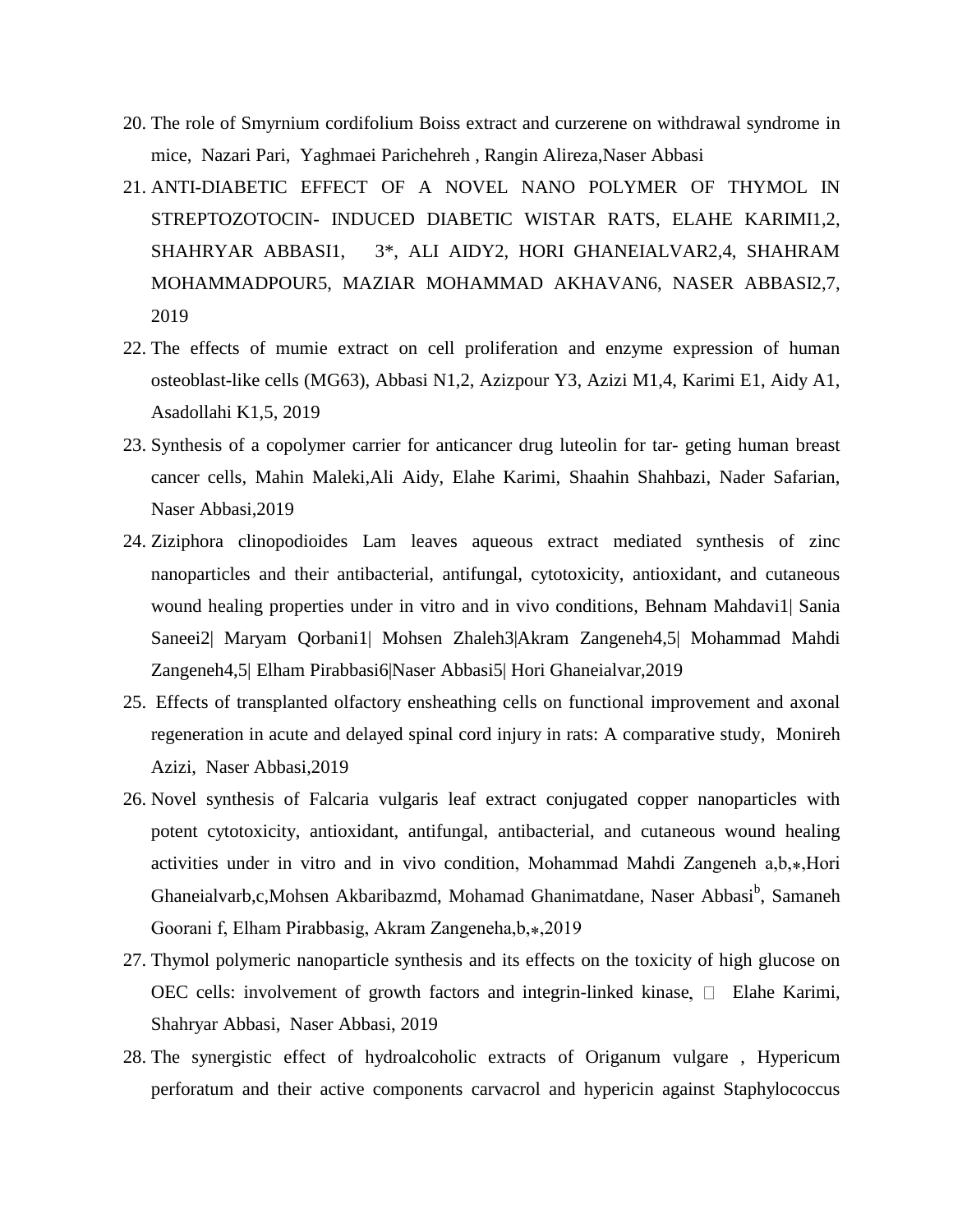[aureus,](https://www.researchgate.net/publication/330773934_The_synergistic_effect_of_hydroalcoholic_extracts_of_Origanum_vulgare_Hypericum_perforatum_and_their_active_components_carvacrol_and_hypericin_against_Staphylococcus_aureus?_sg=_hoz643rleEmJHkEmuatFic1G7JhMzahaiBlpIzg_MifB3ctqqD1Gjo4dAZn_JTOGi4B_j_isMvKYhV6I6p-1DbGXX15D3QvKFhUqbUd.e22JDd1Ii9nSDXekBAvGgHnW0J1pyLjT185N77Fvp-pspwgNTK4iQOdQiu1VWN2bsczlh1EoI7m8iHchAcrXMw) Mahmoud Bahmani1, Morovat Taherikalani2, Mojtaba Khaksarian3, MahmoudRafieian-Kopaei4, Behnam Ashrafi1, Mohammadreza Nazer1, Setareh Soroush\*, 2, Naser Abbasi5& Marzieh Rashidipour ,2019

- 29. [Prevalence of Common Psychiatric Disorders in Dehloran City, Ilam Province, West of Iran](https://www.researchgate.net/publication/337593312_Prevalence_of_Common_Psychiatric_Disorders_in_Dehloran_City_Ilam_Province_West_of_Iran_During_2013_to_2018?_sg=_hoz643rleEmJHkEmuatFic1G7JhMzahaiBlpIzg_MifB3ctqqD1Gjo4dAZn_JTOGi4B_j_isMvKYhV6I6p-1DbGXX15D3QvKFhUqbUd.e22JDd1Ii9nSDXekBAvGgHnW0J1pyLjT185N77Fvp-pspwgNTK4iQOdQiu1VWN2bsczlh1EoI7m8iHchAcrXMw)  [During 2013 to 2018,](https://www.researchgate.net/publication/337593312_Prevalence_of_Common_Psychiatric_Disorders_in_Dehloran_City_Ilam_Province_West_of_Iran_During_2013_to_2018?_sg=_hoz643rleEmJHkEmuatFic1G7JhMzahaiBlpIzg_MifB3ctqqD1Gjo4dAZn_JTOGi4B_j_isMvKYhV6I6p-1DbGXX15D3QvKFhUqbUd.e22JDd1Ii9nSDXekBAvGgHnW0J1pyLjT185N77Fvp-pspwgNTK4iQOdQiu1VWN2bsczlh1EoI7m8iHchAcrXMw) Reza Valizadeh,Mahmoud Bahmani, Naser Abbasi, Khatereh Anbari, 2019
- 30. [Synthesis and evaluation of the antibacterial effect of titanium dioxide nanoparticles in](https://www.researchgate.net/publication/335323940_Synthesis_and_evaluation_of_the_antibacterial_effect_of_titanium_dioxide_nanoparticles_in_comparison_with_ampicillin_colistin_and_ertapenem_on_Staphylococcus_aureus?_sg=_hoz643rleEmJHkEmuatFic1G7JhMzahaiBlpIzg_MifB3ctqqD1Gjo4dAZn_JTOGi4B_j_isMvKYhV6I6p-1DbGXX15D3QvKFhUqbUd.e22JDd1Ii9nSDXekBAvGgHnW0J1pyLjT185N77Fvp-pspwgNTK4iQOdQiu1VWN2bsczlh1EoI7m8iHchAcrXMw)  [comparison with ampicillin, colistin, and ertapenem on Staphylococcus aureus,](https://www.researchgate.net/publication/335323940_Synthesis_and_evaluation_of_the_antibacterial_effect_of_titanium_dioxide_nanoparticles_in_comparison_with_ampicillin_colistin_and_ertapenem_on_Staphylococcus_aureus?_sg=_hoz643rleEmJHkEmuatFic1G7JhMzahaiBlpIzg_MifB3ctqqD1Gjo4dAZn_JTOGi4B_j_isMvKYhV6I6p-1DbGXX15D3QvKFhUqbUd.e22JDd1Ii9nSDXekBAvGgHnW0J1pyLjT185N77Fvp-pspwgNTK4iQOdQiu1VWN2bsczlh1EoI7m8iHchAcrXMw) ahmoud Bahmani, Morovat Taherikalani1, Mojtaba Khaksarian2, Mahmoud Rafieian-Kopaei3, Behnam Ashrafi, Mohammadreza Nazer, Setareh Soroush1, Naser Abbasi4, Rouhollah Heydari, Leila Zarei, Mohsen Alizadeh5, 2019
- 31. Toxicity Study of Silver Nanoparticles Synthesized from Aqueous Flower Extract of Scrophularia striata on MCF-7 Human Breast Cancer Cell LineRoohangiz Mameneh1, Massoumeh Shafiei2, Ali Aidy1, Elahe Karimi1,3, Behzad Badakhsh4, Naser Abbasi1,5 , 2019
- 32. Quantitative HPLC Analysis of [Phenolic Compounds in Prosopis farcta from Two Different](https://www.researchgate.net/publication/329450957_Quantitative_HPLC_Analysis_of_Phenolic_Compounds_in_Prosopis_farcta_from_Two_Different_Ecological_Zones_of_Iran?_sg=_hoz643rleEmJHkEmuatFic1G7JhMzahaiBlpIzg_MifB3ctqqD1Gjo4dAZn_JTOGi4B_j_isMvKYhV6I6p-1DbGXX15D3QvKFhUqbUd.e22JDd1Ii9nSDXekBAvGgHnW0J1pyLjT185N77Fvp-pspwgNTK4iQOdQiu1VWN2bsczlh1EoI7m8iHchAcrXMw)  [Ecological Zones of Iran,](https://www.researchgate.net/publication/329450957_Quantitative_HPLC_Analysis_of_Phenolic_Compounds_in_Prosopis_farcta_from_Two_Different_Ecological_Zones_of_Iran?_sg=_hoz643rleEmJHkEmuatFic1G7JhMzahaiBlpIzg_MifB3ctqqD1Gjo4dAZn_JTOGi4B_j_isMvKYhV6I6p-1DbGXX15D3QvKFhUqbUd.e22JDd1Ii9nSDXekBAvGgHnW0J1pyLjT185N77Fvp-pspwgNTK4iQOdQiu1VWN2bsczlh1EoI7m8iHchAcrXMw) Karimi E1,2, Aidy A1 and Abbasi N1,3 , 2018
- 33. [Attenuation of Morphine Withdrawal Syndrome by Prosopis Farcta Extract and Its](https://www.researchgate.net/publication/328173936_Attenuation_of_Morphine_Withdrawal_Syndrome_by_Prosopis_Farcta_Extract_and_Its_Bioactive_Component_Luteolin_in_Comparison_with_Clonidine_in_Rats?_sg=2bjpyNhvHpvd3Oosu3yy035fdIf0OSS6ZGDSpKMs4CssGaEsE8oFpdXQGXZTtcAjOmp3ATzsUqlfFB1vYYWX9PzTvjUkOsi1Ffys0nBg._I7u_IZ69GINdIBitZ3d5u1NcWp2CLPoS3RYDwg7-UPzYTMpx0PElxC5K357l04mwbf-7-E2Bmh60roIK138Mg)  [Bioactive Component Luteolin in Comparison with Clonidine in Rats,](https://www.researchgate.net/publication/328173936_Attenuation_of_Morphine_Withdrawal_Syndrome_by_Prosopis_Farcta_Extract_and_Its_Bioactive_Component_Luteolin_in_Comparison_with_Clonidine_in_Rats?_sg=2bjpyNhvHpvd3Oosu3yy035fdIf0OSS6ZGDSpKMs4CssGaEsE8oFpdXQGXZTtcAjOmp3ATzsUqlfFB1vYYWX9PzTvjUkOsi1Ffys0nBg._I7u_IZ69GINdIBitZ3d5u1NcWp2CLPoS3RYDwg7-UPzYTMpx0PElxC5K357l04mwbf-7-E2Bmh60roIK138Mg) Ardeshir Moayeri 1 Maryam Azimi 2,3 Elahe Karimi 2 Ali Aidy 2,4 Naser Abbasi, 2018
- 34. [Effects of curzerene and Smyrnium cordifolium Boiss. Extract on addiction withdrawal](https://www.researchgate.net/publication/330363224_Effects_of_curzerene_and_Smyrnium_cordifolium_Boiss_Extract_on_addiction_withdrawal_syndrome_in_mice?_sg=2bjpyNhvHpvd3Oosu3yy035fdIf0OSS6ZGDSpKMs4CssGaEsE8oFpdXQGXZTtcAjOmp3ATzsUqlfFB1vYYWX9PzTvjUkOsi1Ffys0nBg._I7u_IZ69GINdIBitZ3d5u1NcWp2CLPoS3RYDwg7-UPzYTMpx0PElxC5K357l04mwbf-7-E2Bmh60roIK138Mg)  [syndrome in mice](https://www.researchgate.net/publication/330363224_Effects_of_curzerene_and_Smyrnium_cordifolium_Boiss_Extract_on_addiction_withdrawal_syndrome_in_mice?_sg=2bjpyNhvHpvd3Oosu3yy035fdIf0OSS6ZGDSpKMs4CssGaEsE8oFpdXQGXZTtcAjOmp3ATzsUqlfFB1vYYWX9PzTvjUkOsi1Ffys0nBg._I7u_IZ69GINdIBitZ3d5u1NcWp2CLPoS3RYDwg7-UPzYTMpx0PElxC5K357l04mwbf-7-E2Bmh60roIK138Mg),  $\Box$  [Pari Nazari,](https://www.researchgate.net/scientific-contributions/2152154214-Pari-Nazari) [Parichehreh Yaghmaei,](https://www.researchgate.net/scientific-contributions/2152156649_Parichehreh_Yaghmaei) [Alireza Rangin,](https://www.researchgate.net/scientific-contributions/2152159858-Alireza-Rangin) [Naser Abbasi,](https://www.researchgate.net/profile/Naser_Abbasi) 2018
- 35. [Thyroid diseases: Pathophysiology and new hopes in treatment with medicinal plants and](https://www.researchgate.net/publication/329129735_Thyroid_diseases_Pathophysiology_and_new_hopes_in_treatment_with_medicinal_plants_and_natural_antioxidants?_sg=2bjpyNhvHpvd3Oosu3yy035fdIf0OSS6ZGDSpKMs4CssGaEsE8oFpdXQGXZTtcAjOmp3ATzsUqlfFB1vYYWX9PzTvjUkOsi1Ffys0nBg._I7u_IZ69GINdIBitZ3d5u1NcWp2CLPoS3RYDwg7-UPzYTMpx0PElxC5K357l04mwbf-7-E2Bmh60roIK138Mg)  [natural antioxidants,](https://www.researchgate.net/publication/329129735_Thyroid_diseases_Pathophysiology_and_new_hopes_in_treatment_with_medicinal_plants_and_natural_antioxidants?_sg=2bjpyNhvHpvd3Oosu3yy035fdIf0OSS6ZGDSpKMs4CssGaEsE8oFpdXQGXZTtcAjOmp3ATzsUqlfFB1vYYWX9PzTvjUkOsi1Ffys0nBg._I7u_IZ69GINdIBitZ3d5u1NcWp2CLPoS3RYDwg7-UPzYTMpx0PElxC5K357l04mwbf-7-E2Bmh60roIK138Mg) Z. Shokri, M. Khoshbin, A. Koohpayeh, Naser Abbasi, F. Bahmani, Mahmoud Rafieian-kopaei, F. Beyranvand,2018
- 36. [Overview of the Therapeutic Effects of Origanum vulgare and Hypericum perforatum](https://www.researchgate.net/publication/326687631_Overview_of_the_Therapeutic_Effects_of_Origanum_vulgare_and_Hypericum_perforatum_Based_on_Iran)  [Based on Iran's Ethnopharmacological Documents,](https://www.researchgate.net/publication/326687631_Overview_of_the_Therapeutic_Effects_of_Origanum_vulgare_and_Hypericum_perforatum_Based_on_Iran)  $\Box$  [Mahmoud Bahmani](https://www.researchgate.net/profile/Mahmoud_Bahmani2), Mojtaba [Khaksarian,](https://www.researchgate.net/profile/Mojtaba_Khaksarian2) [Mahmoud Rafieian-kopaei,](https://www.researchgate.net/profile/Mahmoud_Rafieian-kopaei2) [Naser Abbasi,](https://www.researchgate.net/profile/Naser_Abbasi) 2018
- 37. [THE MOST IMPORTANT NATIVE MEDICINAL PLANTS EFFECTIVE AGAINST](https://www.researchgate.net/publication/320336373_THE_MOST_IMPORTANT_NATIVE_MEDICINAL_PLANTS_EFFECTIVE_AGAINST_CUTANEOUS_LEISHMANIASIS_IN_MOUSE?_sg=FD8JhbRaCpmo9Ojwc1Km198iiZlDgcBqUkqNjATuY7_anNmYqbX_tRdusZgEckLxX3RiqYEnbarw-TMdwEWRGPBJHclia1idvfn-AZuv.NPyYjjX_9lP_rMnFydtnC3QZCbTilGXi79CuEzZCHu167RqhF0-p2vKa7vpj1xjv_mq8KgOcyuA835GsEYJkpQ)  [CUTANEOUS LEISHMANIASIS IN MOUSE,](https://www.researchgate.net/publication/320336373_THE_MOST_IMPORTANT_NATIVE_MEDICINAL_PLANTS_EFFECTIVE_AGAINST_CUTANEOUS_LEISHMANIASIS_IN_MOUSE?_sg=FD8JhbRaCpmo9Ojwc1Km198iiZlDgcBqUkqNjATuY7_anNmYqbX_tRdusZgEckLxX3RiqYEnbarw-TMdwEWRGPBJHclia1idvfn-AZuv.NPyYjjX_9lP_rMnFydtnC3QZCbTilGXi79CuEzZCHu167RqhF0-p2vKa7vpj1xjv_mq8KgOcyuA835GsEYJkpQ) MORTEZA SHAMSI1, NASER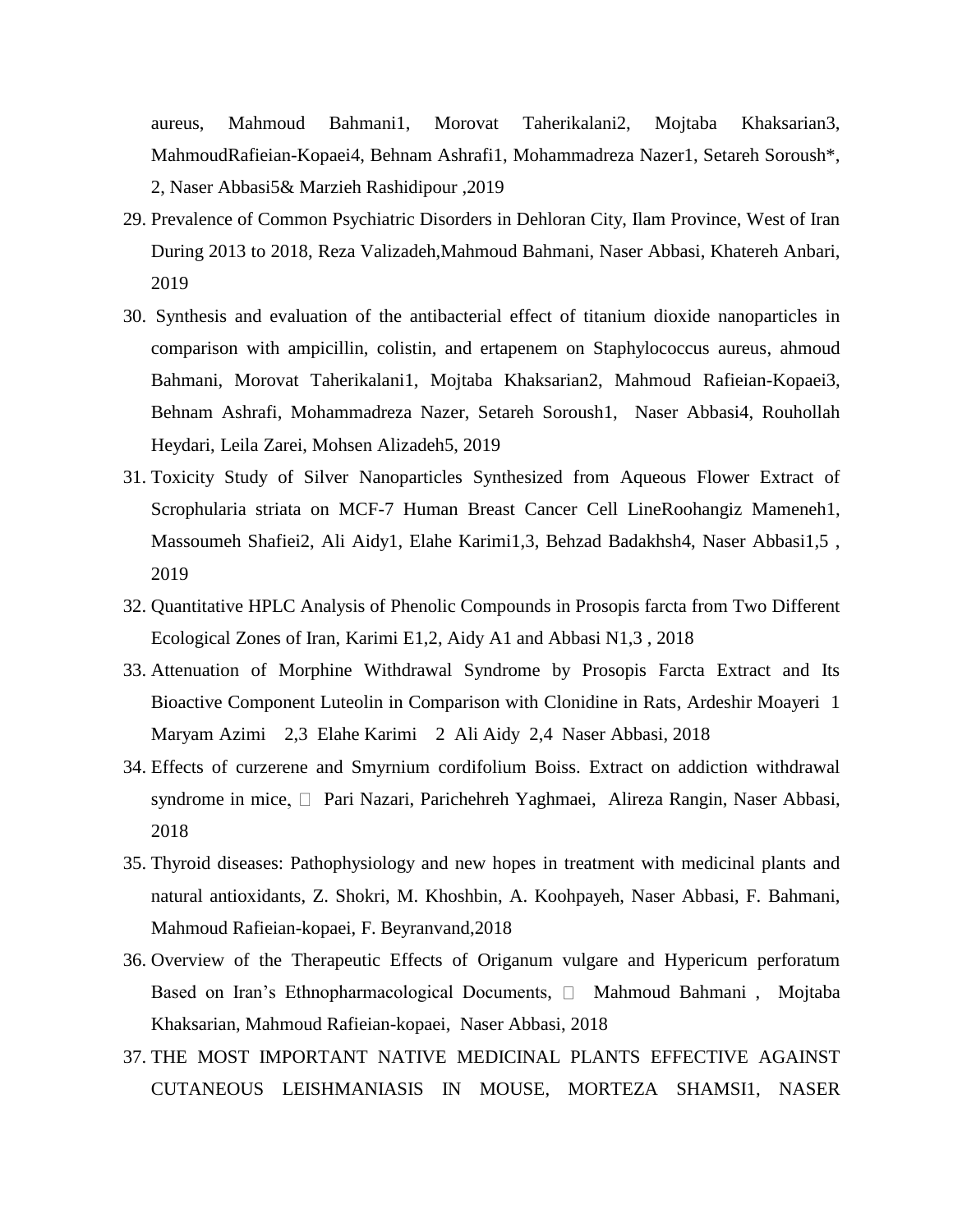ABBASI2, ASADOLLAH MOHAJER2, MASIH HOSEINI3, MAHMOUD RAFIEIAN-KOPAEI3\*, 2018

- 38. [Effects of Olfactory Ensheathed Cells Transplantation on Functional Recovery in Delayed](https://www.researchgate.net/publication/325893556_Effects_of_Olfactory_Ensheathed_Cells_Transplantation_on_Functional_Recovery_in_Delayed_Phase_of_Spinal_cord_in_Injured_Rats?_sg=FD8JhbRaCpmo9Ojwc1Km198iiZlDgcBqUkqNjATuY7_anNmYqbX_tRdusZgEckLxX3RiqYEnbarw-TMdwEWRGPBJHclia1idvfn-AZuv.NPyYjjX_9lP_rMnFydtnC3QZCbTilGXi79CuEzZCHu167RqhF0-p2vKa7vpj1xjv_mq8KgOcyuA835GsEYJkpQ)  [Phase of Spinal cord in Injured Rats,](https://www.researchgate.net/publication/325893556_Effects_of_Olfactory_Ensheathed_Cells_Transplantation_on_Functional_Recovery_in_Delayed_Phase_of_Spinal_cord_in_Injured_Rats?_sg=FD8JhbRaCpmo9Ojwc1Km198iiZlDgcBqUkqNjATuY7_anNmYqbX_tRdusZgEckLxX3RiqYEnbarw-TMdwEWRGPBJHclia1idvfn-AZuv.NPyYjjX_9lP_rMnFydtnC3QZCbTilGXi79CuEzZCHu167RqhF0-p2vKa7vpj1xjv_mq8KgOcyuA835GsEYJkpQ) Heidarizadi S1, Abbasi N2,3, Asadollahi Kh4, Rezaei S1, Moayeri A1, azizi M1,3\*, 2018
- 39. [Decreased level of the anti-inflammatory adipokines, secreted frizzled-related protein 5 and](https://www.researchgate.net/publication/325134506_Decreased_level_of_the_anti-inflammatory_adipokines_secreted_frizzled-related_protein_5_and_adiponectin_in_high_cholesterol_diet-induced_atherosclerotic_rats?_sg=5rPT3B-vFM6aa9XbaDwoBUImwQsIbkiD9WIx1ATcjrwbcL7y7KcoWKbhemKDHscngYzROth-mna5Kp9ddMoKLHES5nZgdQfk6W5cnQTP.zmV_tTJqguAqigAm3oyfGApcA0NxDU9MQbhW-WkkoXz2dma40T1rzSwtNJROc8iNBQjTePOL5cZFsXkYVxLBeA)  [adiponectin, in high cholesterol diet-induced atherosclerotic rats,](https://www.researchgate.net/publication/325134506_Decreased_level_of_the_anti-inflammatory_adipokines_secreted_frizzled-related_protein_5_and_adiponectin_in_high_cholesterol_diet-induced_atherosclerotic_rats?_sg=5rPT3B-vFM6aa9XbaDwoBUImwQsIbkiD9WIx1ATcjrwbcL7y7KcoWKbhemKDHscngYzROth-mna5Kp9ddMoKLHES5nZgdQfk6W5cnQTP.zmV_tTJqguAqigAm3oyfGApcA0NxDU9MQbhW-WkkoXz2dma40T1rzSwtNJROc8iNBQjTePOL5cZFsXkYVxLBeA) Aghdas Gharibi1, Parichehr Yaghmaei1\*, Gholam Basati2, Kourosh Soleimannejad3, Naser Abbasi2, 2018
- 40. [The antimicrobial potential of a new derivative of cathelicidin from Bungarus fasciatus](https://www.researchgate.net/publication/322868649_The_antimicrobial_potential_of_a_new_derivative_of_cathelicidin_from_Bungarus_fasciatus_against_methicillin-resistant_Staphylococcus_aureus?_sg=5rPT3B-vFM6aa9XbaDwoBUImwQsIbkiD9WIx1ATcjrwbcL7y7KcoWKbhemKDHscngYzROth-mna5Kp9ddMoKLHES5nZgdQfk6W5cnQTP.zmV_tTJqguAqigAm3oyfGApcA0NxDU9MQbhW-WkkoXz2dma40T1rzSwtNJROc8iNBQjTePOL5cZFsXkYVxLBeA)  [against methicillin-resistant Staphylococcus aureus,](https://www.researchgate.net/publication/322868649_The_antimicrobial_potential_of_a_new_derivative_of_cathelicidin_from_Bungarus_fasciatus_against_methicillin-resistant_Staphylococcus_aureus?_sg=5rPT3B-vFM6aa9XbaDwoBUImwQsIbkiD9WIx1ATcjrwbcL7y7KcoWKbhemKDHscngYzROth-mna5Kp9ddMoKLHES5nZgdQfk6W5cnQTP.zmV_tTJqguAqigAm3oyfGApcA0NxDU9MQbhW-WkkoXz2dma40T1rzSwtNJROc8iNBQjTePOL5cZFsXkYVxLBeA) [Mercedeh Tajbakhsh,](https://www.researchgate.net/profile/Mercedeh_Tajbakhsh) [Abdollah](https://www.researchgate.net/profile/Abdollah_Karimi3)  [Karimi,](https://www.researchgate.net/profile/Abdollah_Karimi3) [Abolghasem Tohidpour,](https://www.researchgate.net/scientific-contributions/2130303817_Abolghasem_Tohidpour) [Naser Abbasi,](https://www.researchgate.net/profile/Naser_Abbasi) [Fatemeh Fallah,](https://www.researchgate.net/profile/Fatemeh_Fallah3) [Maziar M. Akhavan](https://www.researchgate.net/profile/Maziar_M_Akhavan)
- 41. [Concise review: Medicinal plants are effective against leishmaniasis,](https://www.researchgate.net/publication/321370791_Concise_review_Medicinal_plants_are_effective_against_leishmaniasis?_sg=5rPT3B-vFM6aa9XbaDwoBUImwQsIbkiD9WIx1ATcjrwbcL7y7KcoWKbhemKDHscngYzROth-mna5Kp9ddMoKLHES5nZgdQfk6W5cnQTP.zmV_tTJqguAqigAm3oyfGApcA0NxDU9MQbhW-WkkoXz2dma40T1rzSwtNJROc8iNBQjTePOL5cZFsXkYVxLBeA) [Mahmoud Bahmani,](https://www.researchgate.net/profile/Mahmoud_Bahmani2) [Naser Abbasi,](https://www.researchgate.net/profile/Naser_Abbasi) [Masih Hosseini,](https://www.researchgate.net/profile/Masih_Hosseini) [Mahmoud Rafieian-kopaei,](https://www.researchgate.net/profile/Mahmoud_Rafieian-kopaei2) 2017
- 42. [Protective effects of Smyrnium cordifolium boiss essential oil on pentylenetetrazol-induced](https://www.researchgate.net/publication/320108354_Protective_effects_of_Smyrnium_cordifolium_boiss_essential_oil_on_pentylenetetrazol-induced_seizures_in_mice_involvement_of_benzodiazepine_and_opioid_antagonists?_sg=5rPT3B-vFM6aa9XbaDwoBUImwQsIbkiD9WIx1ATcjrwbcL7y7KcoWKbhemKDHscngYzROth-mna5Kp9ddMoKLHES5nZgdQfk6W5cnQTP.zmV_tTJqguAqigAm3oyfGApcA0NxDU9MQbhW-WkkoXz2dma40T1rzSwtNJROc8iNBQjTePOL5cZFsXkYVxLBeA)  [seizures in mice: involvement of benzodiazepine and opioid antagonists,](https://www.researchgate.net/publication/320108354_Protective_effects_of_Smyrnium_cordifolium_boiss_essential_oil_on_pentylenetetrazol-induced_seizures_in_mice_involvement_of_benzodiazepine_and_opioid_antagonists?_sg=5rPT3B-vFM6aa9XbaDwoBUImwQsIbkiD9WIx1ATcjrwbcL7y7KcoWKbhemKDHscngYzROth-mna5Kp9ddMoKLHES5nZgdQfk6W5cnQTP.zmV_tTJqguAqigAm3oyfGApcA0NxDU9MQbhW-WkkoXz2dma40T1rzSwtNJROc8iNBQjTePOL5cZFsXkYVxLBeA) N. ABBASI1,2, S. MOHAMMADPOUR3, E. KARIMI1, A. AIDY1, P. KARIMI4,M. AZIZI5 and K. ASADOLLAHI1,6, 2017
- 43. [Inhibitory effect of luteolin on MKN-45 tumorg gastric cells: The role of nucleoside](https://www.researchgate.net/publication/319463422_Inhibitory_effect_of_luteolin_on_MKN-45_tumorg_gastric_cells_The_role_of_nucleoside-diphosphate_kinases_cofilin_and_actin_proteins?_sg=5rPT3B-vFM6aa9XbaDwoBUImwQsIbkiD9WIx1ATcjrwbcL7y7KcoWKbhemKDHscngYzROth-mna5Kp9ddMoKLHES5nZgdQfk6W5cnQTP.zmV_tTJqguAqigAm3oyfGApcA0NxDU9MQbhW-WkkoXz2dma40T1rzSwtNJROc8iNBQjTePOL5cZFsXkYVxLBeA)[diphosphate kinases, cofilin and actin proteins](https://www.researchgate.net/publication/319463422_Inhibitory_effect_of_luteolin_on_MKN-45_tumorg_gastric_cells_The_role_of_nucleoside-diphosphate_kinases_cofilin_and_actin_proteins?_sg=5rPT3B-vFM6aa9XbaDwoBUImwQsIbkiD9WIx1ATcjrwbcL7y7KcoWKbhemKDHscngYzROth-mna5Kp9ddMoKLHES5nZgdQfk6W5cnQTP.zmV_tTJqguAqigAm3oyfGApcA0NxDU9MQbhW-WkkoXz2dma40T1rzSwtNJROc8iNBQjTePOL5cZFsXkYVxLBeA) , [Zahra Tahmasebi,](https://www.researchgate.net/scientific-contributions/2132428662-Zahra-Tahmasebi) [Maziar M. Akhavan,](https://www.researchgate.net/profile/Maziar_M_Akhavan) [Sepideh Torabi,](https://www.researchgate.net/scientific-contributions/2132431700-Sepideh-Torabi) [Naser Abbasi,](https://www.researchgate.net/profile/Naser_Abbasi) Elham Sarhadi, [NAsim Hatam nejadian,](https://www.researchgate.net/scientific-contributions/2132440595_NAsim_Hatam_nejadian) 2017
- 44. [Decreased level of the anti-inflammatory adipokine, secreted frizzled-related protein 5, in](https://www.researchgate.net/publication/322396576_Decreased_level_of_the_anti-inflammatory_adipokine_secreted_frizzled-related_protein_5_in_patients_with_coronary_artery_disease?_sg=5rPT3B-vFM6aa9XbaDwoBUImwQsIbkiD9WIx1ATcjrwbcL7y7KcoWKbhemKDHscngYzROth-mna5Kp9ddMoKLHES5nZgdQfk6W5cnQTP.zmV_tTJqguAqigAm3oyfGApcA0NxDU9MQbhW-WkkoXz2dma40T1rzSwtNJROc8iNBQjTePOL5cZFsXkYVxLBeA)  [patients with coronary artery disease,](https://www.researchgate.net/publication/322396576_Decreased_level_of_the_anti-inflammatory_adipokine_secreted_frizzled-related_protein_5_in_patients_with_coronary_artery_disease?_sg=5rPT3B-vFM6aa9XbaDwoBUImwQsIbkiD9WIx1ATcjrwbcL7y7KcoWKbhemKDHscngYzROth-mna5Kp9ddMoKLHES5nZgdQfk6W5cnQTP.zmV_tTJqguAqigAm3oyfGApcA0NxDU9MQbhW-WkkoXz2dma40T1rzSwtNJROc8iNBQjTePOL5cZFsXkYVxLBeA) Aghdas GharibiParichehr YaghmaeiGholam Basati, Naser Abbasi, 2017
- 45. [Vitamin D and its association with memory and learning: A systematic review and meta](https://www.researchgate.net/publication/320467149_Vitamin_D_and_its_association_with_memory_and_learning_A_systematic_review_and_meta-analysis?_sg=5rPT3B-vFM6aa9XbaDwoBUImwQsIbkiD9WIx1ATcjrwbcL7y7KcoWKbhemKDHscngYzROth-mna5Kp9ddMoKLHES5nZgdQfk6W5cnQTP.zmV_tTJqguAqigAm3oyfGApcA0NxDU9MQbhW-WkkoXz2dma40T1rzSwtNJROc8iNBQjTePOL5cZFsXkYVxLBeA)[analysis,](https://www.researchgate.net/publication/320467149_Vitamin_D_and_its_association_with_memory_and_learning_A_systematic_review_and_meta-analysis?_sg=5rPT3B-vFM6aa9XbaDwoBUImwQsIbkiD9WIx1ATcjrwbcL7y7KcoWKbhemKDHscngYzROth-mna5Kp9ddMoKLHES5nZgdQfk6W5cnQTP.zmV_tTJqguAqigAm3oyfGApcA0NxDU9MQbhW-WkkoXz2dma40T1rzSwtNJROc8iNBQjTePOL5cZFsXkYVxLBeA) R. MohamadpourA. Moayeri, Naser Abbasi, E. Shirzadpour, M. Mohamadpour, 2017
- 46. [Effect of olfactory ensheathing cells \(OECs\) transplantation on functional recovery in acute](https://www.researchgate.net/publication/312005357_Effect_of_olfactory_ensheathing_cells_OECs_transplantation_on_functional_recovery_in_acute_phase_of_spinal_contused_rats?_sg=5rPT3B-vFM6aa9XbaDwoBUImwQsIbkiD9WIx1ATcjrwbcL7y7KcoWKbhemKDHscngYzROth-mna5Kp9ddMoKLHES5nZgdQfk6W5cnQTP.zmV_tTJqguAqigAm3oyfGApcA0NxDU9MQbhW-WkkoXz2dma40T1rzSwtNJROc8iNBQjTePOL5cZFsXkYVxLBeA)  [phase of spinal contused rats,](https://www.researchgate.net/publication/312005357_Effect_of_olfactory_ensheathing_cells_OECs_transplantation_on_functional_recovery_in_acute_phase_of_spinal_contused_rats?_sg=5rPT3B-vFM6aa9XbaDwoBUImwQsIbkiD9WIx1ATcjrwbcL7y7KcoWKbhemKDHscngYzROth-mna5Kp9ddMoKLHES5nZgdQfk6W5cnQTP.zmV_tTJqguAqigAm3oyfGApcA0NxDU9MQbhW-WkkoXz2dma40T1rzSwtNJROc8iNBQjTePOL5cZFsXkYVxLBeA) Somayeh Heidarizadi1, Naser Abbasi2, Khairollah Asadollahi3, Sara Rezaei1, Ardeshir Moayeri1, Monireh Azizi1\*, 2017